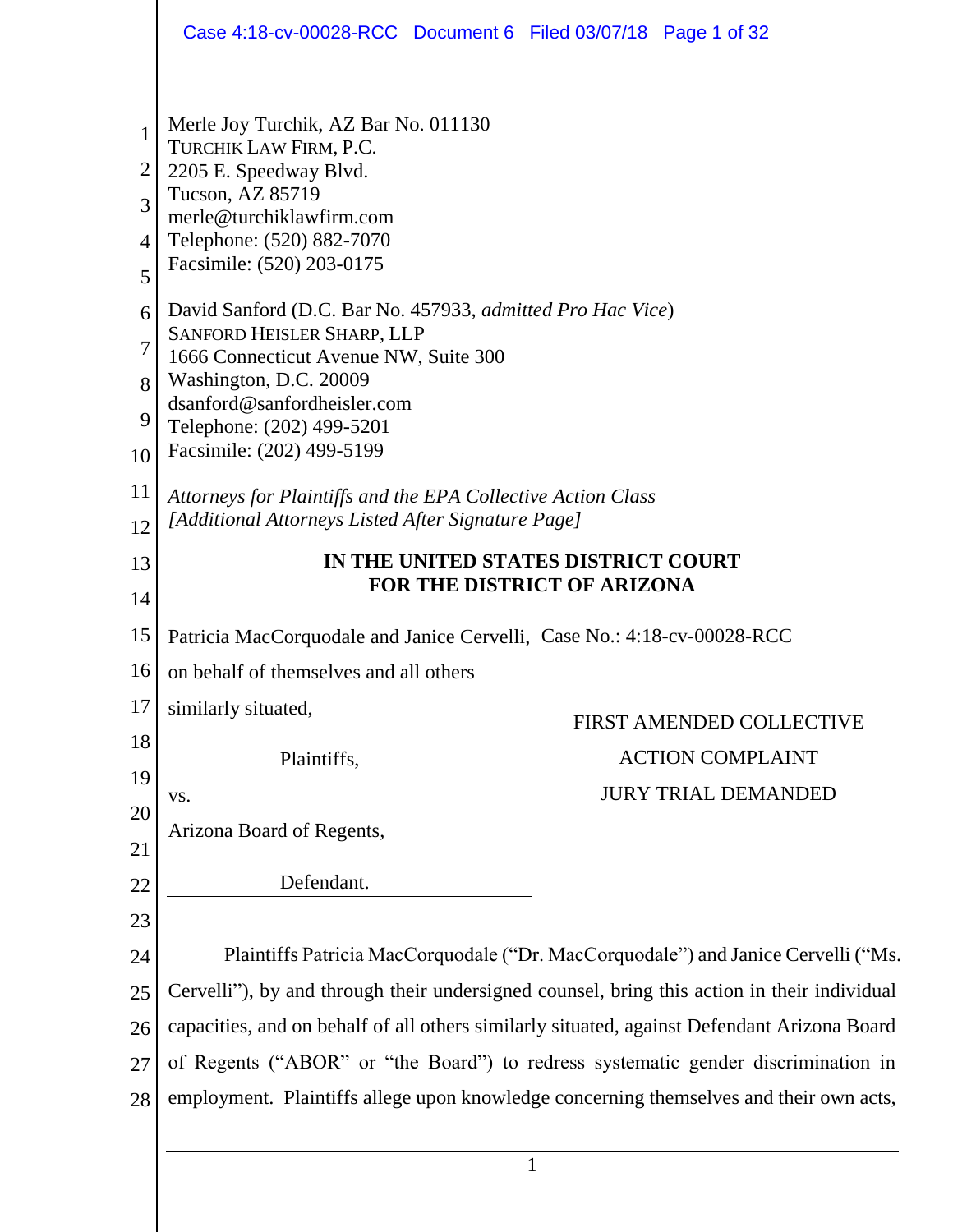1 and upon information and belief as to all other matters, as follows:

2

# **I. OVERVIEW**

3 4 5 6 7 1. Dr. MacCorquodale and Ms. Cervelli are former Deans at the University of Arizona (the "University" or "UA"). Both Plaintiffs suffered substantial pay disparities as compared to their male counterparts, along with related gender-based mistreatment. Plaintiffs bring this action on behalf of similarly-situated female Deans who have likewise suffered from Defendant's discriminatory policies and practices.

8 9 10 2. Dr. MacCorquodale is a tenured Professor in the Department of Gender and Women's Studies at the University of Arizona. She is also Dean Emerita of the University's Honors College, which she led from its creation in 1999 until 2016.

11 12 13 14 3. Under her leadership, the Honors College became a hub of intellectual life at the University, attracting undergraduate students from Arizona and nationwide who might otherwise not have attended the University, and contributing to the University's reputation internationally.

15 16 17 18 19 20 4. A five-year review committee convened in 2011 to assess Dr. MacCorquodale's performance found that she "has done an admirable job" in her role and that her "passion and hard work have been fundamental to the success of the Honors College." Dr. MacCorquodale has an established reputation for making the Honor's College her life's work, selflessly dedicating herself to building the College and enriching the lives of her students.

21 22 23 24 25 26 27 5. UA Provosts have consistently recognized Dr. MacCorquodale's exceptional leadership and incredible success as the Dean of the Honors College. In 2010, then-Provost Meredith Hay commended Dr. MacCorquodale on a "tremendous job in leading the college in these difficult times" and for her "exceptional flexibility in adapting to new circumstances in an ever-changing financial environment." Then-Provost Dr. Andrew Comrie observed in 2012 that Dr. MacCorquodale was "increasingly adept at leading with the University of Arizona Honors College's advantages."

28

6. During her entire tenure as Dean, the University dramatically underpaid Dr.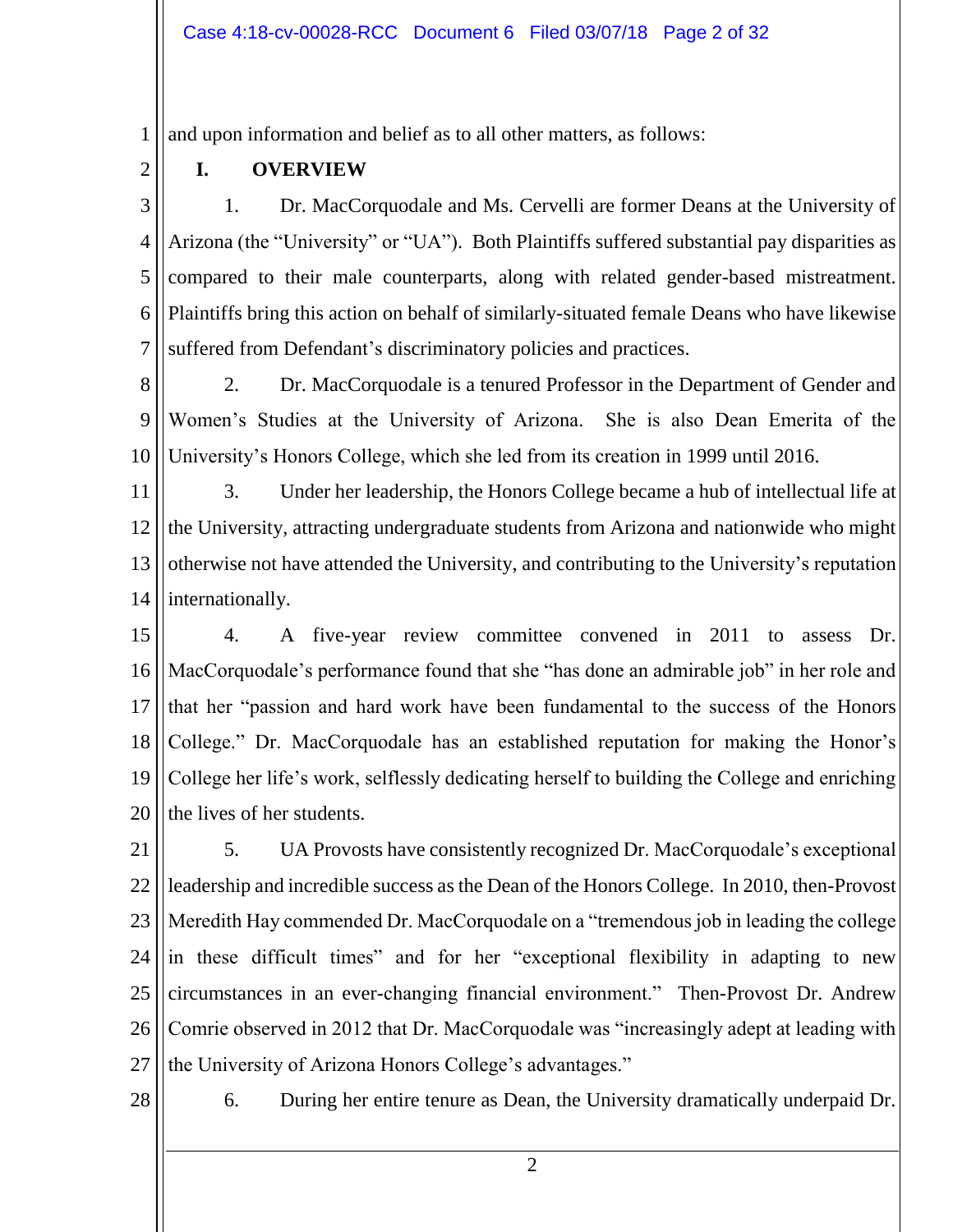1 2 3 4 5 6 7 MacCorquodale relative to her male colleagues, including her younger, male successors, by tens of thousands of dollars or more. After Dr. MacCorquodale stepped down as Dean in September 2016, she was replaced by a younger and less experienced male interim dean who was offered a full-time salary as Honors College Dean that was more than \$100,000 higher than Dr. MacCorquodale's pay in her last full academic year. Dr. MacCorquodale's experience is emblematic of the experience of other female Deans at the University of Arizona.

8 9 10 11 12 13 14 15 7. From 2008 to 2016, before assuming her present employment as the President of Saint Mary's College, Plaintiff Janice Cervelli was Dean of the College of Architecture, Planning, and Landscape Architecture at the University of Arizona, where she also held the position of tenured Professor of Landscape Architecture. Beginning in 2013, Ms. Cervelli had an additional appointment as Special Assistant to the President for Downtown Initiatives and Regional Planning for the University. Upon her departure in 2016, the University conferred upon her the title of Dean Emerita of the College of Architecture, Planning, and Landscape Architecture.

16 17 18 19 20 21 22 23 8. Ms. Cervelli has been a faculty member in higher education since 1981 and served as a dean since 2000. She has been recognized as a Woman of Influence by *Inside Tucson Business* in 2013 and for Excellence in Academic Administration by the Council of Educators in Landscape Architecture in 2002. In addition, she has earned numerous honors, including the President's Medal from the American Society of Landscape Architects in 2002, the YMCA Woman of Achievement Award in 1997, and the Gamma Sigma Delta Master Teacher Award from the University of Kentucky in 1992, among other commendations.

24 25 26 27 28 9. Despite her significant contributions to the University and the recognition she brought to the College of Architecture, Planning, and Landscape Architecture, the UA refused to give her a single pay raise during her tenure as Dean. On multiple occasions, Ms. Cervelli complained about her underpayment to at least four different provosts, but her concerns were repeatedly dismissed. In 2015, Provost Comrie denied Ms. Cervelli a salary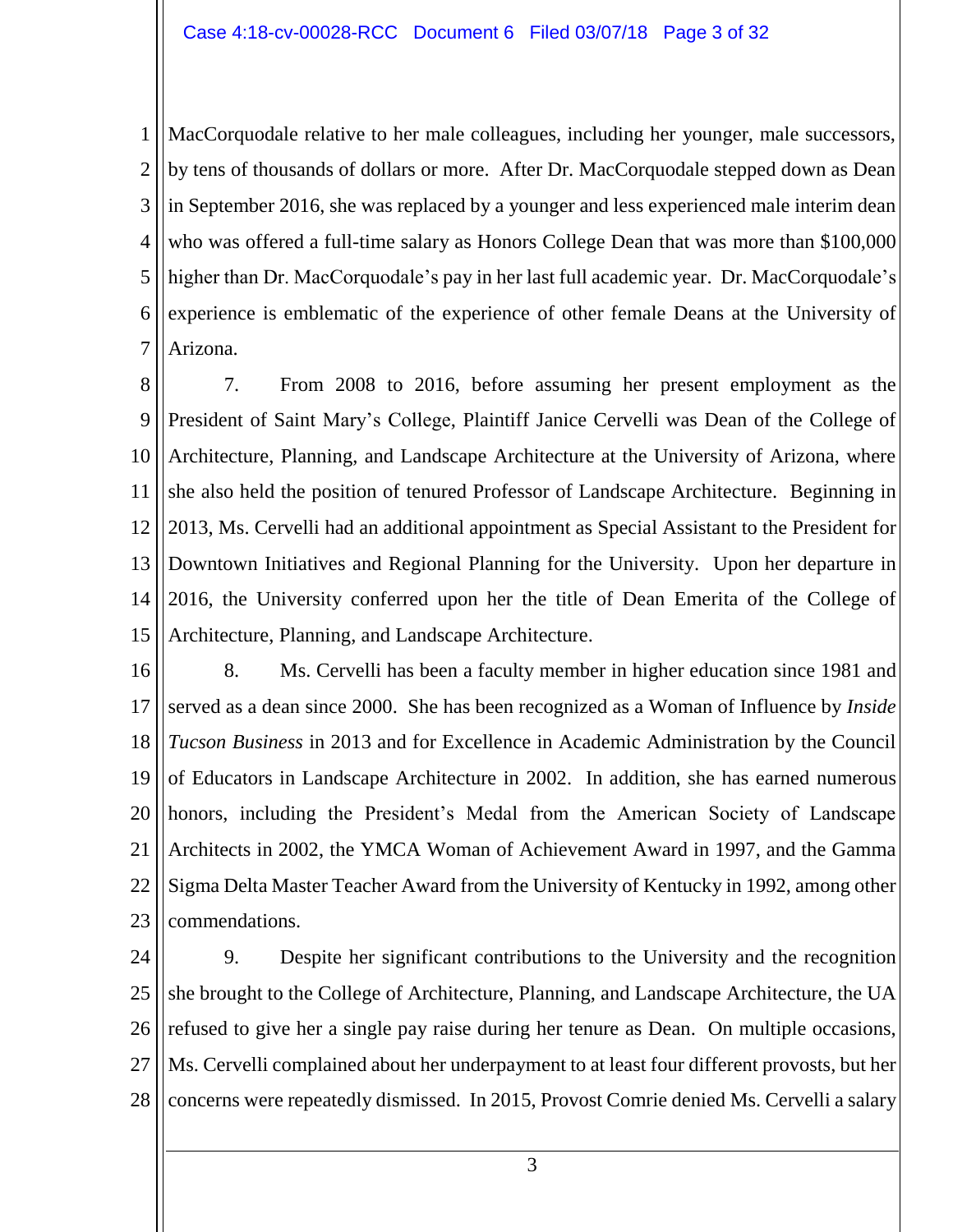1 2 3 4 increase even though her college had received a pool of money explicitly budgeted for employee raises. During the last two years of her tenure, the University paid Ms. Cervelli at least \$80,000 less per year than the average male dean for performing substantially similar work.

5 6 7 8 9 10 11 12 13 14 15 16 17 18 19 10. Ms. Cervelli's strong performance and accomplishments have been universally acknowledged by multiple Provosts. In addition to receiving high ratings on her annual evaluations every year, Ms. Cervelli was repeatedly praised for transforming the College of Architecture, Planning, and Landscape Architecture into an innovative, highly-engaging College, and for her strong representation of the College to the Arizona community at large. Under Ms. Cervelli's leadership, the University established its first academic center located in downtown Tucson, University of Arizona-Downtown, dedicated to learning and research in urban design, planning, and public policy; founded the Sustainable City Project, along with the College of Science, College of Social and Behavioral Sciences and the Institute of the Environment to promote sustainability in Tucson; developed new degrees, including a Master's in Architecture, Master's in Real Estate Development, Bachelor's in Sustainable Built Environment, and a dual Master's in Planning and Business Administration; and attracted substantial funding to the College during challenging enrollment times. Provost Comrie even recognized Ms. Cervelli's efforts, noting she was a "strong" dean who turned around a "sleepy" College.

20 21 22 23 24 25 26 27 28 11. In spite of the overwhelming praise and commendations Ms. Cervelli received, in 2014 Provost Comrie told her that he would subject her to another extensive performance review immediately after the University concluded its five-year review – a highly unusual and unprecedented practice that did not conform with University policies, particularly in light of the fact that Provost Comrie had re-appointed Ms. Cervelli as Dean following her review. When Ms. Cervelli questioned him about specific ways in which she could improve her performance, Provost Comrie refused to provide any substantive feedback and instead, disparagingly told her that she suffered from a "Hillary Clinton complex" without any further explanation.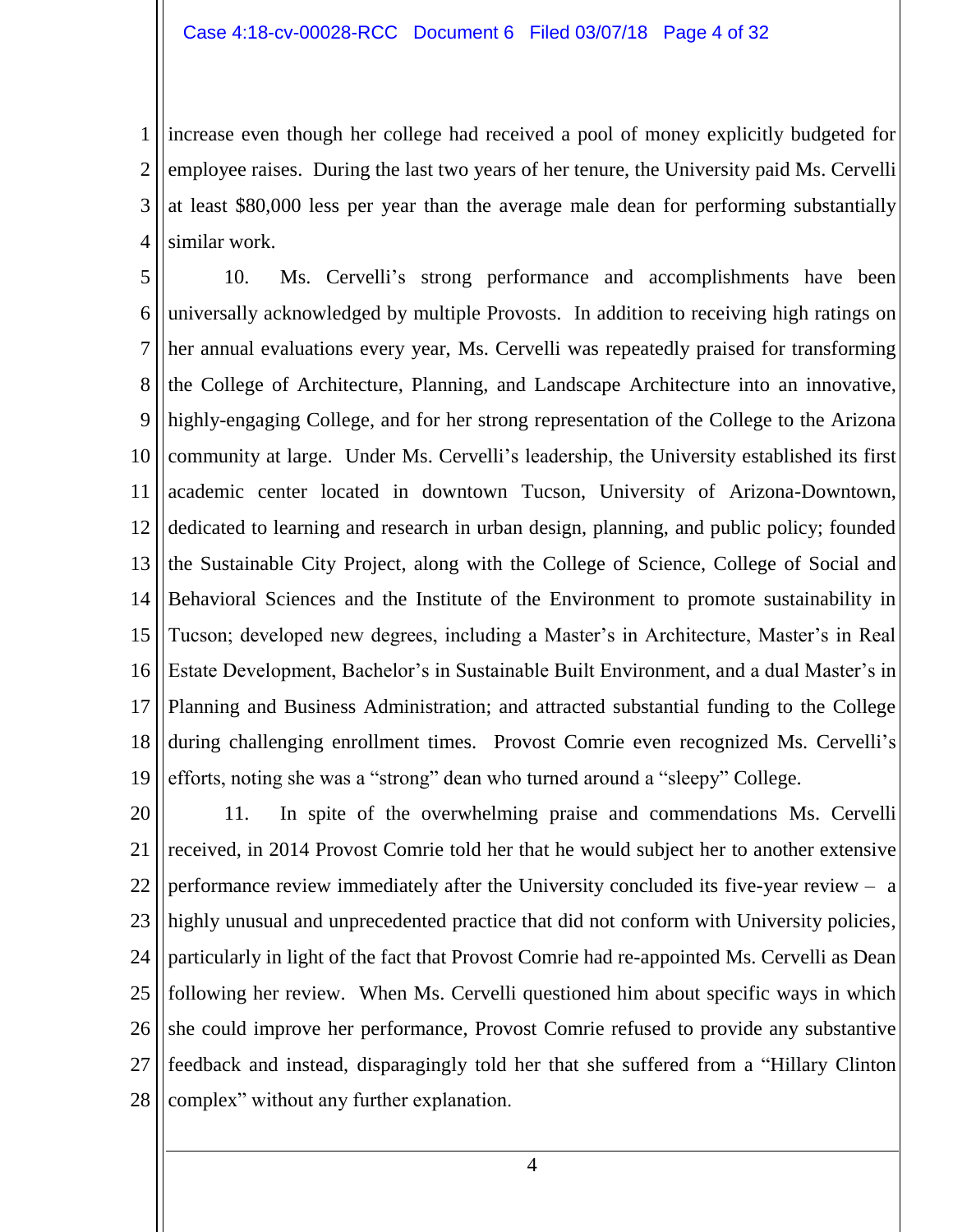1 2 3 4 5 6 12. The pay disparities Dr. MacCorquodale and Ms. Cervelli experienced were a direct result of policies and practices implemented by the University's leadership, including by Provost Comrie. Female deans at the UA earn less than male deans and are virtually shut out of participation in the University's Dean's Council. They are further subjected to humiliating and demeaning treatment by the University's predominantly male leadership to which their male peers are not subjected.

7 8 9 10 11 13. This action arises out of the University's systematic discriminatory treatment of its female deans on the basis of their gender. The University discriminates against female deans through its policies, practices, and procedures with respect to compensation, in violation of the Equal Pay Act of 1963, 29 U.S.C. § 206(d) ("EPA"), and Title VII of the Civil Rights Act of 1964, 42 U.S.C. §§ 2000e, *et seq*.

12 13 14 15 16 17 14. On behalf of themselves and all others similarly situated, Plaintiffs request declaratory and injunctive relief to redress the University of Arizona's pervasive and discriminatory employment policies, practices, and procedures, including its retaliation against Plaintiffs for reporting such discriminatory misconduct. Plaintiffs further seek for themselves, and all others similarly situated, back pay; front pay; compensatory damages; nominal, liquidated, and punitive damages; and attorneys' fees and costs.

18

# **II. THE PARTIES**

19

# **A. Plaintiff Patricia MacCorquodale**

20 21 22 15. Plaintiff Patricia MacCorquodale resides in Tucson, Arizona, and is a citizen of the United States. She has been an employee of the University of Arizona since August 1978.

23

# **B. Plaintiff Janice Cervelli**

24 25 26 16. Plaintiff Janice Cervelli resides in Granger, Indiana, and is a citizen of the United States. She was an employee of the University of Arizona from 2008 until June 2016.

27

28

# **C. Defendant Arizona Board of Regents**

17. Defendant Arizona Board of Regents is a corporate entity created by state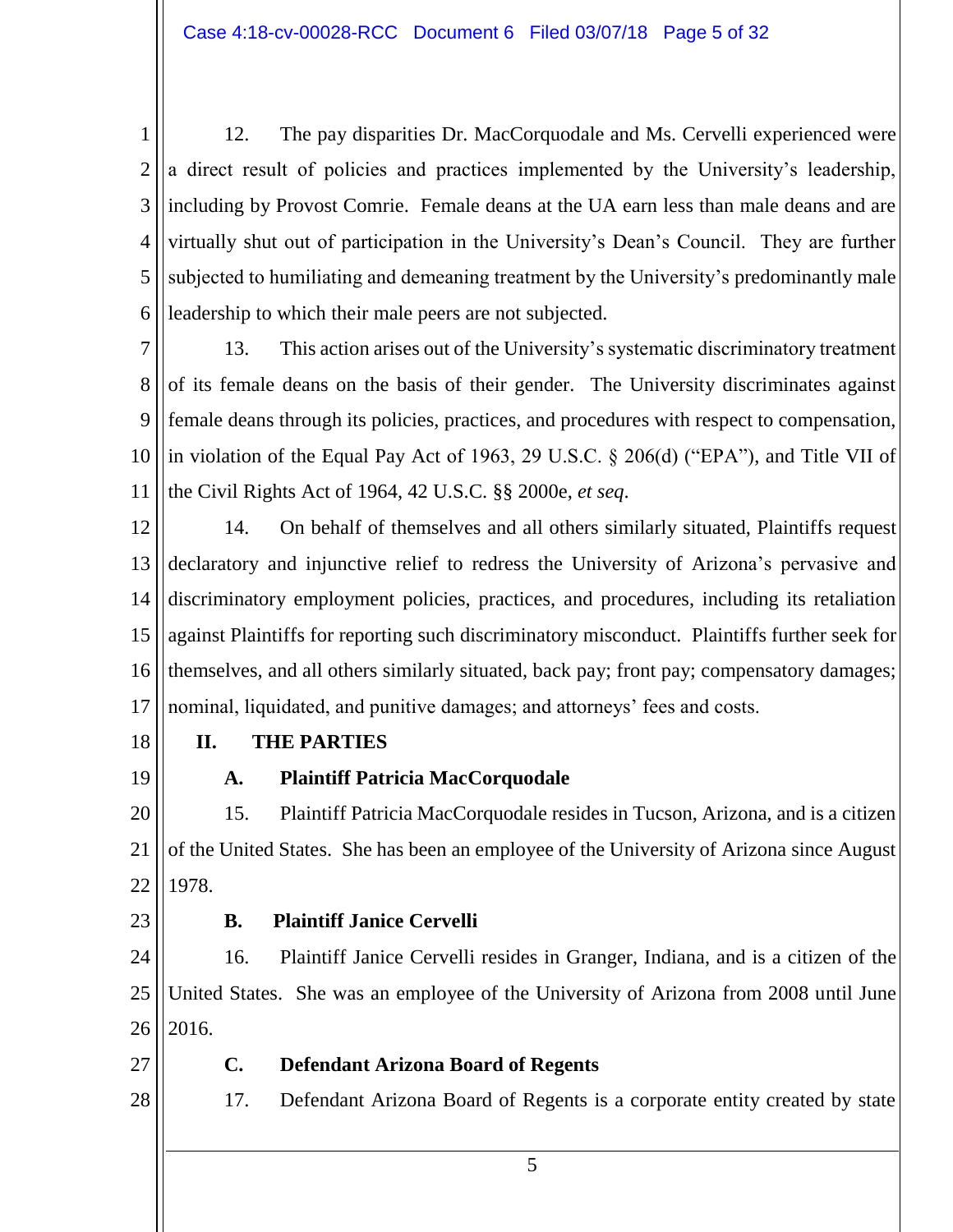1 2 law for the purpose of administering Arizona's public universities. Its headquarters are at 2020 North Central Avenue, Suite 230, Phoenix, Arizona.

3 4 5 6 18. The University of Arizona, a public university located in Tucson, Arizona, is a legal subdivision of ABOR. At all relevant times, ABOR controlled the UA, which has been Dr. MacCorquodale's and Ms. Cervelli's employer within the meaning of all relevant statutes.

7

19. The University employs more than 15,000 individuals.

8

### **D. Administrative Exhaustion and Tolling**

9 10 11 12 13 20. Plaintiff MacCorquodale timely filed a charge with the United States Equal Employment Opportunity Commission ("EEOC") on May 16, 2017, and amended her charge on July 21, 2017. Dr. MacCorquodale received her right to sue to bring claims under Title VII of the Civil Rights Act of 1964, as amended, 42 U.S.C. 42 U.S.C § 2000e *et seq.* ("Title VII") on February 14, 2018.

14 15 16 17 21. On September 7, 2017, the parties entered into a tolling agreement, tolling Dr. MacCorquodale's claims under Title VII, the EPA, and other applicable statutes beginning from May 16, 2017 until November 15, 2017 (six months), when the University terminated tolling.

18

#### **III. JURISDICTION AND VENUE**

19 20 21 22 22. The U.S. District Court for the District of Arizona has personal jurisdiction over Defendant because Defendant's offices are headquartered in Arizona, it conducts business in Arizona, and the acts complained of and giving rise to the claims alleged herein occurred in Arizona.

23 24 25 23. This Court has original subject matter jurisdiction over this suit pursuant to 28 U.S.C. § 1331 and § 1343 because this action involves claims brought under the EPA and Title VII.

26 **IV. FACTUAL ALLEGATIONS**

**A. The University of Arizona**

- 27
- 28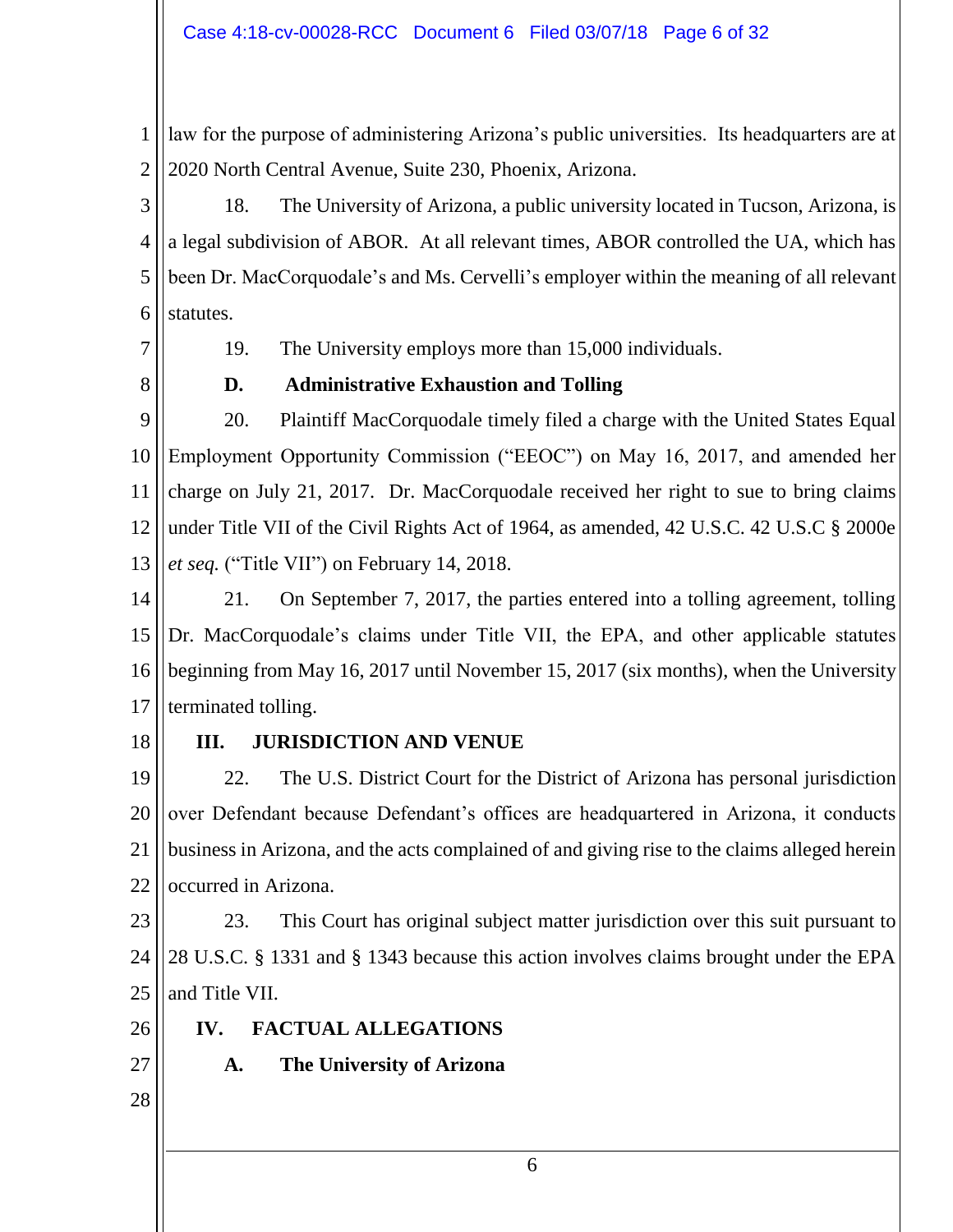1 2 3 4 24. The Arizona Constitution established the twelve-member Arizona Board of Regents as the governing body for the state's public university system, including the University of Arizona, to provide management and direction to the state's higher education institutions.

5 6 7 8 9 10 25. Founded in 1885, the University of Arizona – the state's flagship institution of higher education – is one of the country's leading public universities. As a premier research institution, the UA brings in more than \$606 million annually in research investment and has an economic impact of \$8.3 billion annually in the state of Arizona. With over 15,000 employees for the 2016-2017 academic year, the UA is one of the largest employers in southern Arizona.

11 12 13 14 15 26. As the University's chief academic officer, the Provost is responsible for promoting the University's mission in education and research. Charged with overseeing all aspects of academic programming, the Provost works closely with the Deans' Council the committee of all academic deans at the  $UA -$  to craft the strategic plan for the University's academic future.

16 17 18 19 20 21 27. Since August 2012, Dr. Comrie has served as Provost and Senior Vice President for Academic Affairs, initially as an interim Provost for the 2012-2013 academic year and as Provost since 2013. As Provost, Dr. Comrie has been responsible for making administrative appointments, such as appointments of deans, and for setting the salaries of administrative appointees. Accordingly, deans' salaries have been largely controlled by a single, common decision-maker throughout the relevant period.

22

#### **B. Dr. Patricia L. MacCorquodale**

23 24 25 28. Dr. MacCorquodale earned a Bachelor of Arts in Sociology from Carleton College in 1972 and a Master of Arts and Ph.D. in Sociology from the University of Wisconsin at Madison in 1974 and 1978, respectively.

26 27 28 29. In 1978, Dr. MacCorquodale joined the University of Arizona as a faculty member in the Department of Sociology. She was granted tenure and promoted to full Professor in the Departments of Sociology and Women's Studies for her ground-breaking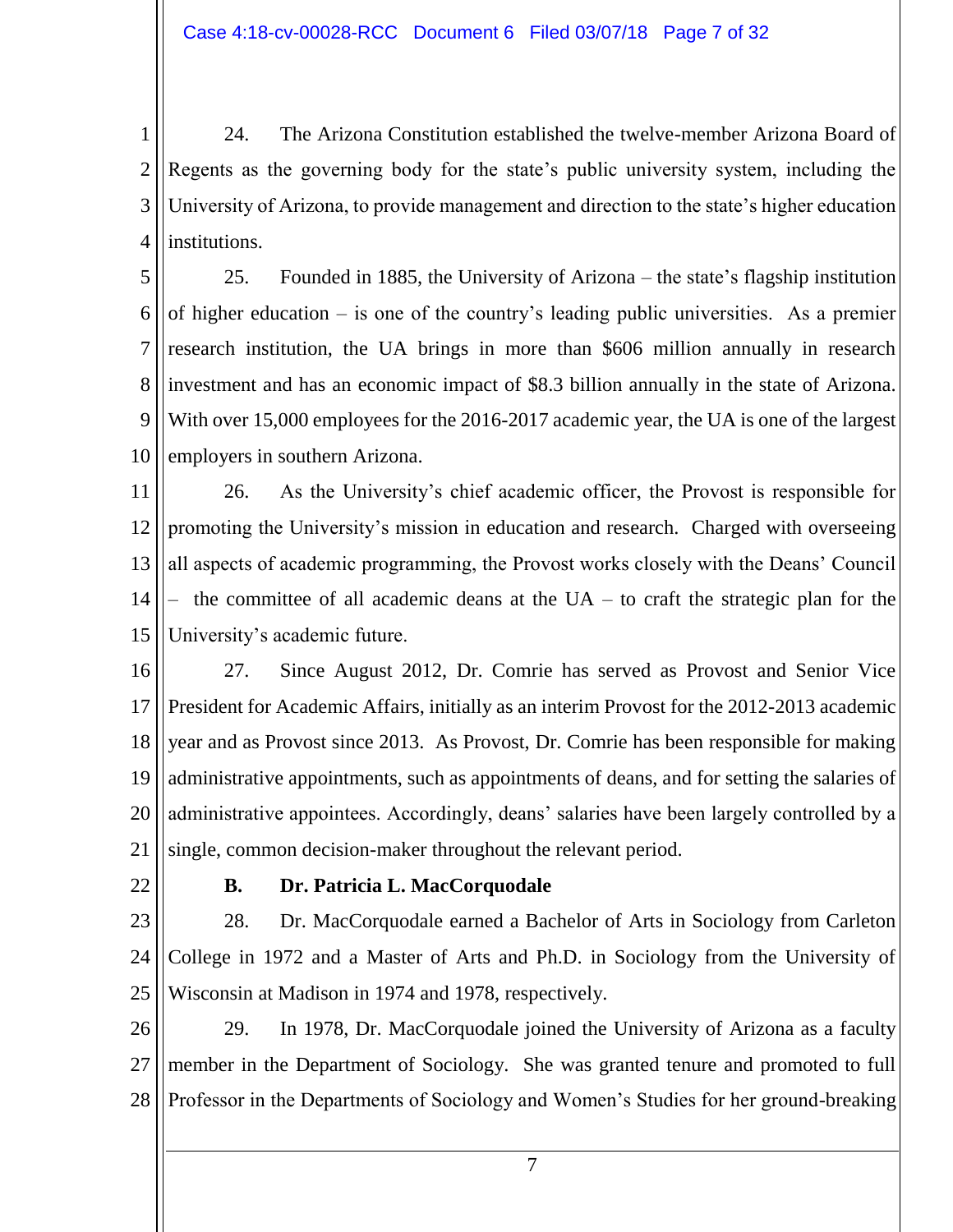1 2 research on topics including the challenges faced by women in traditionally maledominated fields like law and engineering.

3

4

5

6

7

8

30. As a renowned scholar on gender and sexuality, Dr. MacCorquodale has published articles in leading academic journals, including "Women in the Law: Tokens or Partners?" in *Gender & Society* and "Trying Transformations: Curriculum Integration and the Problem of Resistance" in *Signs: Journal of Women in Culture and Society*. She coauthored the book, *Changing Our Minds: Feminist Transformations of Knowledge*, which explores the development of academic disciplines in light of feminist scholarship.

9 10 11 12 13 14 15 16 17 18 19 31. On top of her scholarly work, Dr. MacCorquodale has participated in the Dean's Development Committee, the Provost's Council, the University Enrollment Management Council, and the Scholar Recruitment Leadership Team. Beyond her service to the UA, she served as President of the Western Social Sciences Association in 1987, and she served as an external reviewer for honors programs at the University of Utah, the University of Kansas, and the University of California at Irvine. Beginning in 2007, she served as the Founding President of the Arizona Honors Council, a statewide organization for deans of honors colleges and directors of honors programs. Dr. MacCorquodale also accepted positions serving as an Academic Visitor at the London School of Economics in 1999 and as a Visiting Scholar at the Center for Research on Women at Stanford University in 1986.

20 21 22 23 32. In 1993, the University appointed her Director of the Honors Program, which preceded the Honors College. Following a successful year-long campaign spearheaded by Dr. MacCorquodale, the Honors program was formally established as a College in 1999, and Dr. MacCorquodale was appointed to serve as its inaugural Dean.

24 25 26 27 28 33. Under her tireless and enthusiastic leadership, the Honors College became an intellectual, cultural, and social hub of the University. The College annually awards \$40,000 in undergraduate research grants, and over the past five years it has enrolled 632 National Merit Scholars, with 17% of Honors students holding double majors and 10% seeking double degrees. The College has facilitated unparalleled academic opportunities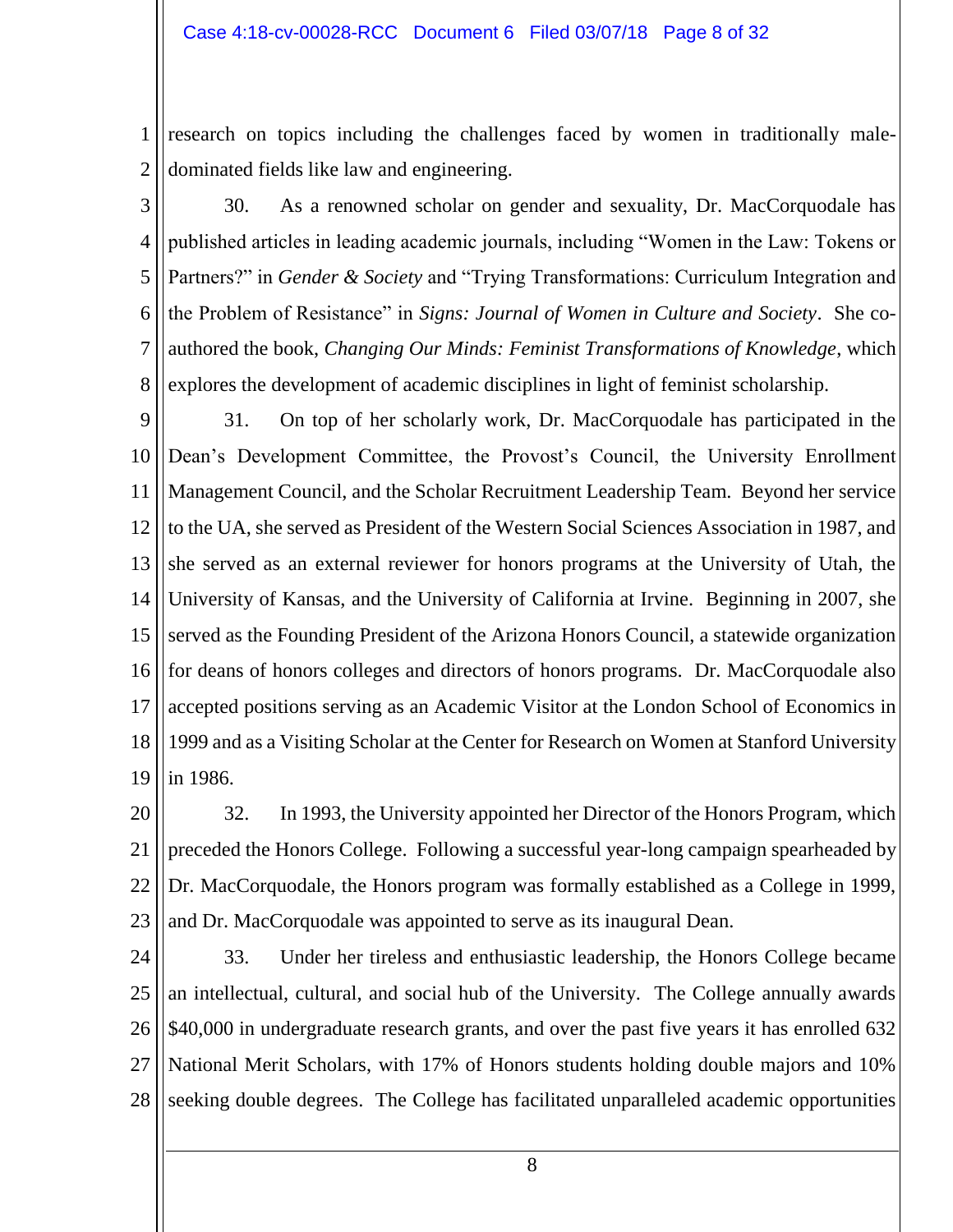1 2 3 4 5 6 7 8 for UA students, including special interdisciplinary courses and seminars; provided undergraduate research funding, internships and study abroad; hosted literary, artistic, and musical events; offered academic and career advising; and supported students pursuing nationally and internationally competitive scholarships. Dr. MacCorquodale also oversaw the opening of a new College dorm, established College-specific faculty positions, developed a new minor in Health and Human Values, and built the College through tireless recruiting and fundraising efforts. In recognition of these efforts, the University established the MacCorquodale Study Abroad Scholarship in her honor.

9 10 11 12 13 14 34. At the time that the University terminated Dr. MacCorquodale from her position as Dean of the Honors College in 2016, she oversaw 35 employees while managing a \$3.7 million budget and bearing responsibility for more than 4,400 students. Alongside her research and teaching obligations, Dr. MacCorquodale worked as a liaison between the Honors College and other stakeholders in the UA community to build partnerships with alumni, parents, educators, and national and local organizations.

15

#### **C. Dr. MacCorquodale's Complaints of Pay Discrimination**

16 17 35. When Dr. MacCorquodale was first appointed Dean of the Honors College in 1999, she was paid an annual salary of \$96,849.

18 19 20 21 22 36. Soon after her appointment, upon reviewing salary data in the University Library, Dr. MacCorquodale learned that she was underpaid by tens of thousands of dollars relative to her male counterparts. The data revealed that Dr. MacCorquodale was the lowest paid dean among the eighteen academic deans, and that female deans were on the whole paid significantly less than male deans.

- 23 24 25 26 27 28 37. From 1999 to 2015, Dr. MacCorquodale routinely brought data she collected to the Provost's attention during her annual performance reviews. Based on these data, Dr. MacCorquodale complained that she was underpaid, but the administration disregarded her concerns and refused to close the pay gap. The University's disinterested attitude toward its marked gender-based pay disparities caused these disparities to persist, steadily building to a total disparity of hundreds of thousands of dollars over the years.
	- 9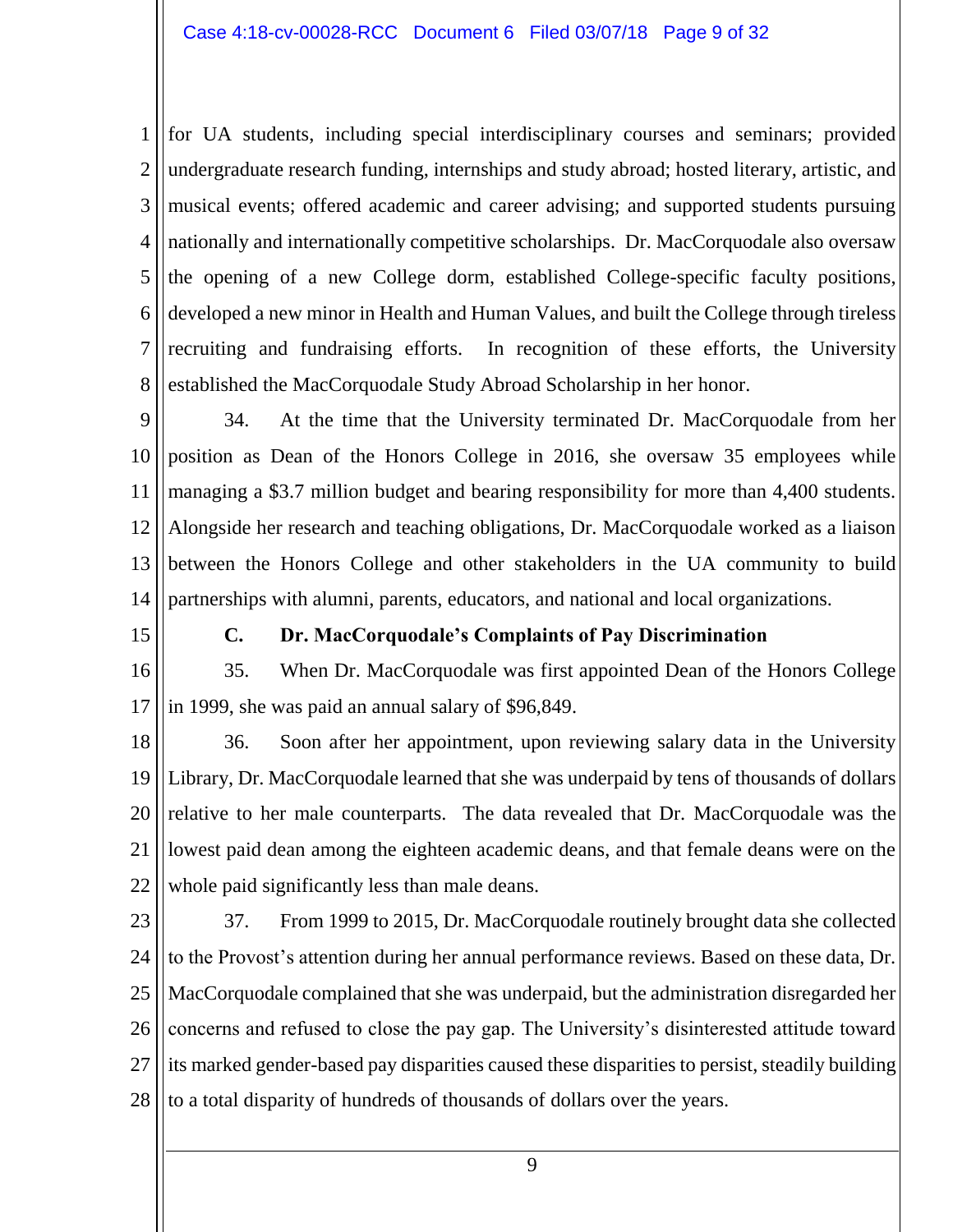1 2 3 4 5 6 7 38. In or around July 2007, Dr. MacCorquodale wrote to then-Provost Eugene Sander to request an equity adjustment to her salary, then \$131,650, based on salary data available for the 2005-2006 academic year which showed that she earned considerably less than her male counterparts. Only after Dr. MacCorquodale made a formal complaint did Provost Sander raise her salary by \$17,033. This was nowhere near sufficient to bring Dr. MacCorquodale in line with her male peers, nor did it begin to make up for years of underpayment.

8 9 10 11 12 13 39. In subsequent years, Dr. MacCorquodale continued to complain about pay disparities to the current Provost, Dr. Comrie, and to seek equity adjustments. She supported her requests with comparative pay data unequivocally demonstrating that she was substantially underpaid relative to her male counterparts. Nevertheless, Provost Comrie consistently denied her any equitable adjustments, perpetuating the ongoing gender-based discrimination against her.

14 15 16 17 18 19 20 21 22 40. In her last three years as the Honors College Dean, Dr. MacCorquodale earned \$153,000 in 2013-2014, \$153,000 in 2014-2015, and \$162,750 in 2015-2016, whereas the average male dean at the University made \$308,309, \$311,404, and \$320,212, respectively, in those years. For example, during this period the University paid the Dean of the College of Fine Arts between \$69,000 and \$83,000 more annually than Dr. MacCorquodale, paid the Dean of the College of Education between \$88,000 and \$98,500 more annually, and paid the Dean of the Graduate College between \$32,500 and \$42,000 more annually. Each of these deans was less experienced than Dr. MacCorquodale in their respective roles.

23 24 25 26 27 28 41. Dr. MacCorquodale's position as Dean of the Honors College required at least the same level of skill, effort, and responsibility as was required of her male counterparts. During the 2015-16 academic year, the Honors College enrolled 4,572 students – more than the combined graduate and undergraduate enrollment of every college at the University but three. Dr. MacCorquodale was personally responsible for building and maintaining relationships not just with the faculty in her college but also with faculty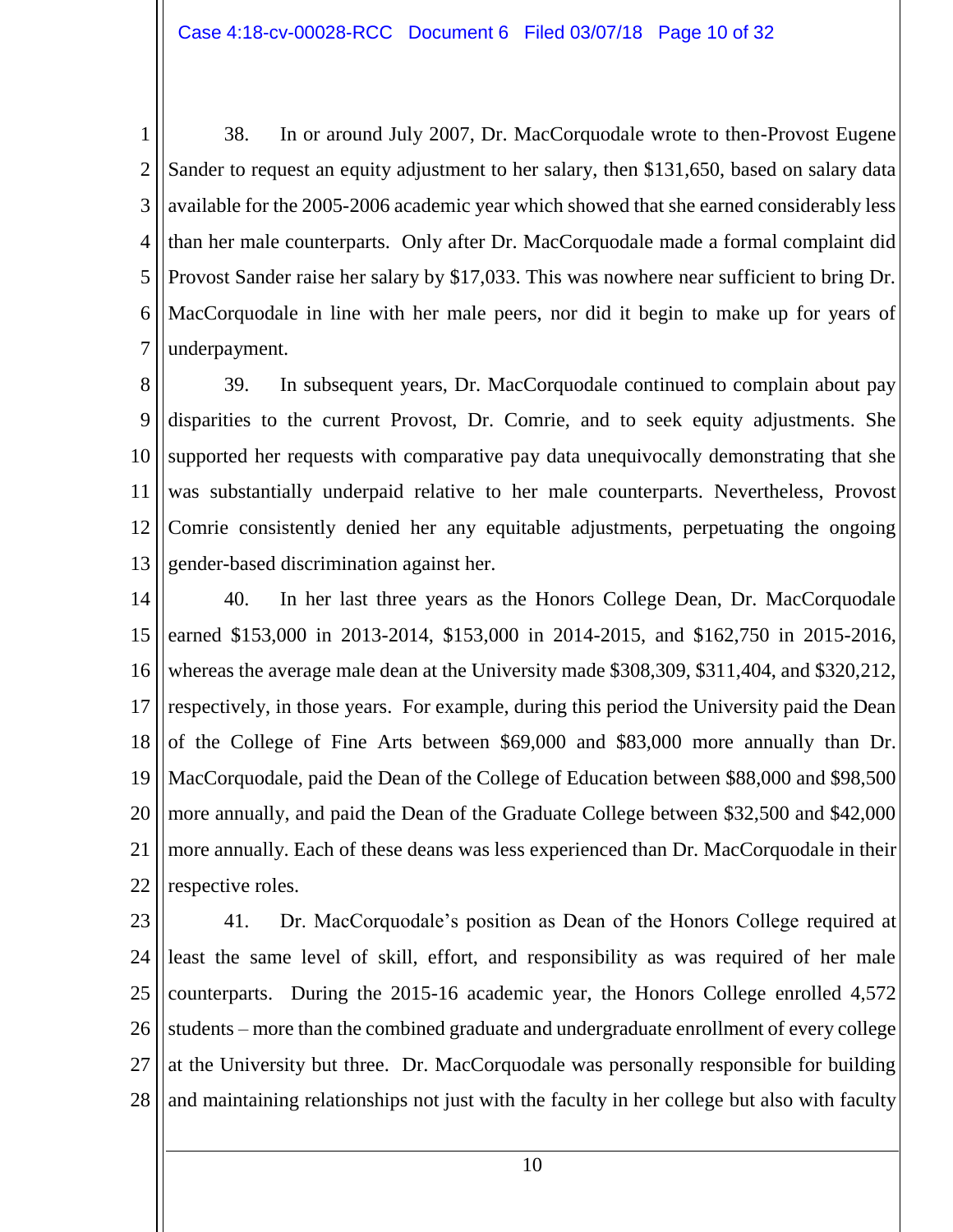1 2 3 4 5 throughout the University. She also had considerable responsibility for the well-being of her students, beyond their academic work, that was not shared by other academic deans. Moreover, she had fewer support staff than deans of similarly-sized or smaller colleges, requiring her to become more deeply involved in every aspect of the Honor College's operations, from student recruitment to coordination with Residence Life.

6 7 8 9 10 11 12 13 14 15 16 42. At her 2015 performance review, Dr. MacCorquodale highlighted for Provost Comrie that there remained substantial differences in pay between her 2014-2015 salary and the salaries of comparable male deans, including the Dean of the College of Fine Arts, the Dean of the College of Education, and the Dean of the Graduate College – and that these differences persisted despite her status as the second-longest serving dean at the UA. The Dean of the College of Fine Arts, who only had a little over six years of experience as dean (ten years less than Dr. MacCorquodale), earned \$83,000 more than Dr. MacCorquodale; the Dean of the College of Education, who had approximately twelve years of experience as dean (four years less than Dr. MacCorquodale), earned \$98,449 more; and the Dean of the Graduate College, who had around three years of experience as dean (thirteen years less), earned \$42,000 more.

17 18 19 20 21 22 23 43. The University ultimately agreed to adjust Dr. MacCorquodale's salary in February 2016 by \$26,000. She interpreted the University's action as progress toward taking her concerns seriously, but this measure still did not make her salary close to commensurate with the salaries of comparable male deans. When she reviewed the available pay data later, Dr. MacCorquodale realized this raise merely brought her salary into line with that of regular faculty in her academic department, based on her seniority, academic productivity, and service to the University.

24 25 26 27 44. In other words, before the adjustment, the University paid Dr. MacCorquodale thousands of dollars less than faculty members in her department who did not have deanships. After the adjustment, she still made substantially less than her male dean counterparts.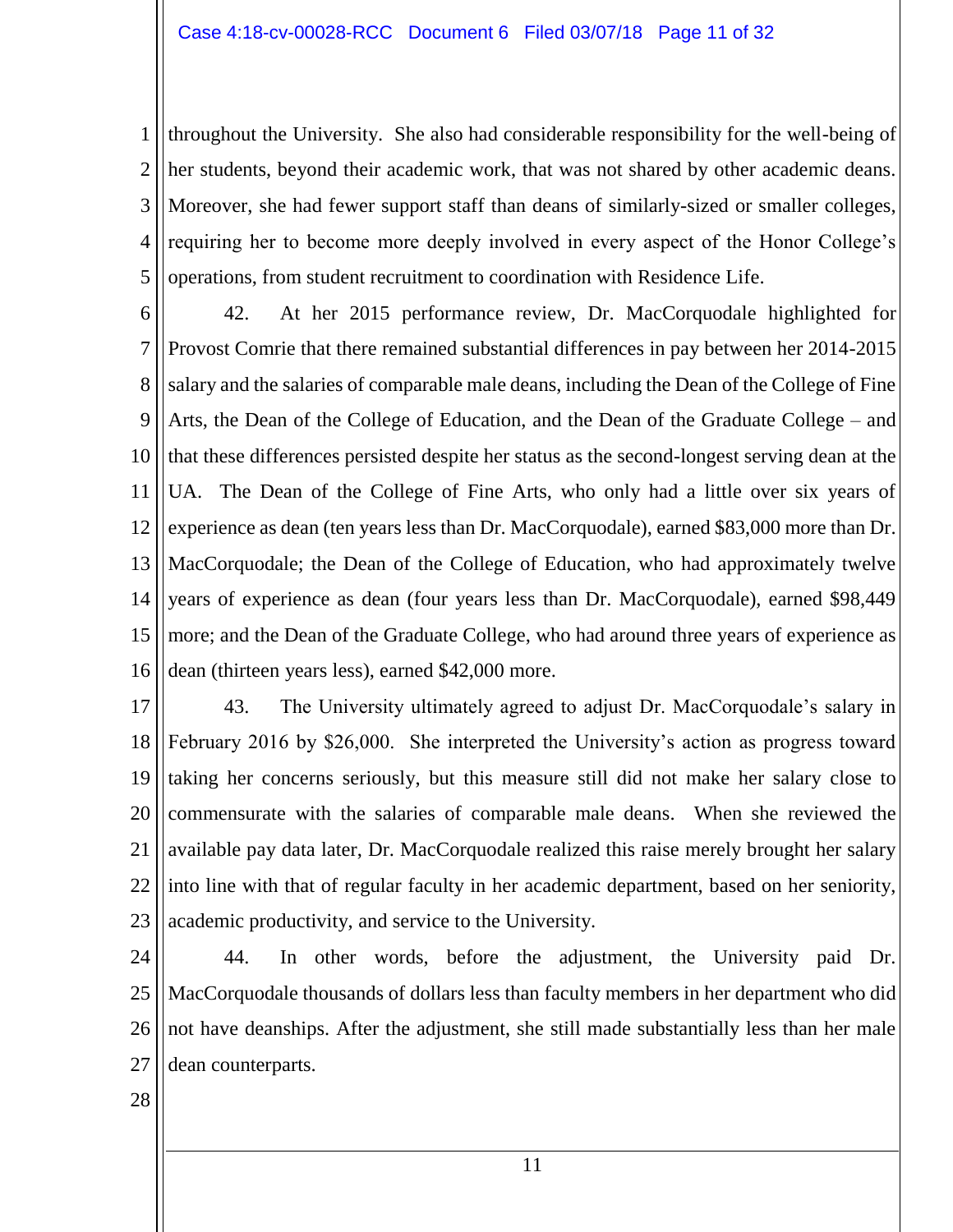1 2 3 4 5 6 45. After Dr. MacCorquodale was forced to step down as Dean in September 2016, the University appointed Dr. Elliott Cheu, an associate dean in the College of Science, to serve as Interim Dean of the Honors College for the 2016-2017 academic year. At the time of his appointment, Dr. Cheu did not have any prior experience as the dean of a college, having only served as an associate dean since 2008, and he had considerably less tenure at the University than Dr. MacCorquodale.

7 8 9 10 11 12 46. Dr. MacCorquodale learned shortly after she was forced to step down that the University offered Dr. Cheu a base full-time equivalent salary of approximately  $$275,000 - over $100,000$  more than she was paid over the 2015-16 academic year – to serve only as interim dean. This enormous difference also represented a \$90,000 increase over his salary as an associate dean. Notably, he made more as an associate dean than she did as a dean.

13 14 15 16 17 18 19 20 21 47. In July 2017, the University announced that it had appointed Dr. Terry Hunt, an anthropologist and Dean of the University of Oregon Honors College, as the new Dean of the Honors College at the University of Arizona. Dr. Hunt joined the UA with substantially less experience as a dean than Dr. MacCorquodale. Dr. Hunt served as Dean of the University of Oregon Honors College for only five years, during which time he had overseen a college of 800 honors students – less than 20% of the students at the University of Arizona Honors College. The University pays Dr. Hunt an annual salary of \$230,000 – nearly \$70,000 more than it paid Dr. MacCorquodale over the course of the 2015-16 academic year.

22 23 24 25 26 27 48. Dr. MacCorquodale's pay concerns were not limited to her own experiences. Upon information and belief, the University of Arizona has engaged in similar pay discrimination against other female deans by assigning them lower salaries than their male peers and refusing to make equity adjustments or, in some cases, not giving them any raises at all for periods of several years. A common decision-maker – the University Provost – was responsible for all pay decisions for all deans University wide.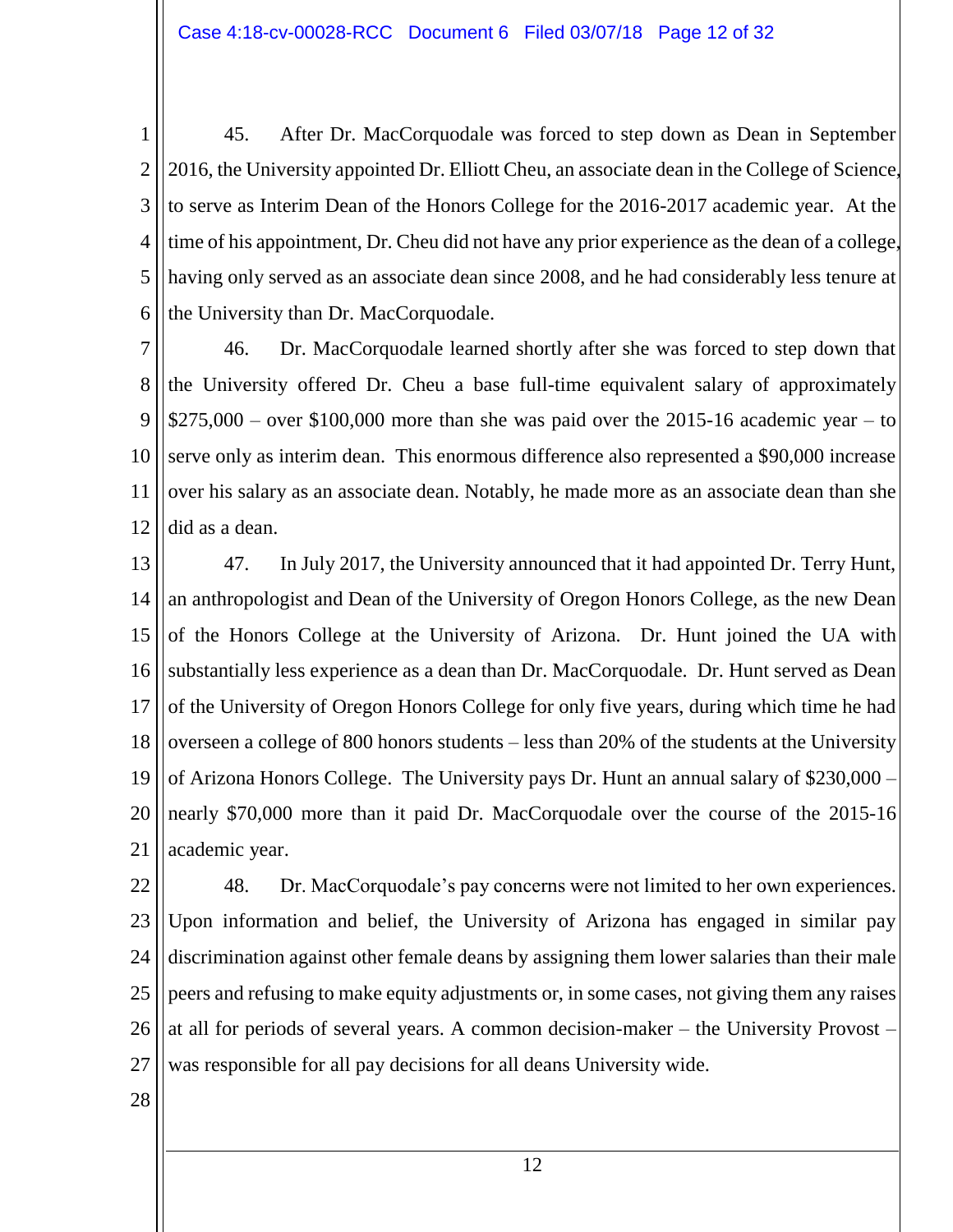1 2 3 4 49. The preferential treatment given to Dr. Cheu and Dr. Hunt – Dr. MacCorquodale's immediate successors – at her expense plainly shows that the striking salary differentials between male and female deans at the University cannot be attributed to legitimate distinctions among the dean positions. Instead, they are based on gender.

5

# **D. The University's Retaliation Against Dr. MacCorquodale**

6 7 50. Dr. MacCorquodale consistently complained of her unfairly low salary since around the time she was appointed Dean of the Honors College.

8 9 10 11 12 13 51. During Dr. MacCorquodale's annual review with Provost Comrie in August 2015, Dr. MacCorquodale raised further complaints of unequal pay. She also informed Provost Comrie that she would step down as Dean of the Honors College at the end of the 2016-2017 academic year, which marked the expiration of her five-year term as Dean. She notified him that she could not commit to another five-year contract, but indicated her intent to serve through the end of her term.

14 15 16 17 52. Provost Comrie and Dr. MacCorquodale agreed to these terms, after several rounds of negotiations, and, in February 2016, he notified her that he had memorialized the transition plan in a letter. While Dr. MacCorquodale did not receive a signed copy of the letter, she felt reassured that the plan had been committed to writing.

18 19 20 53. Accordingly, Dr. MacCorquodale began reaching out to faculty, alumni, donors and students to notify them of her intent to step down at the end of her term in June 2017.

21 22 23 24 25 26 27 54. However, at a meeting with Dr. MacCorquodale in May 2016, Provost Comrie unexpectedly announced that he would depart from the transition plan and instead would terminate her contract early, at the end of the 2015-2016 academic year. Not only did Provost Comrie's actions violate the terms of their agreement, but this measure was also inconsistent with the University of Arizona's policy of providing 90-day notice to employees, underscoring the fact that Dr. MacCorquodale's termination was a marked departure from the University's normal policies and practices.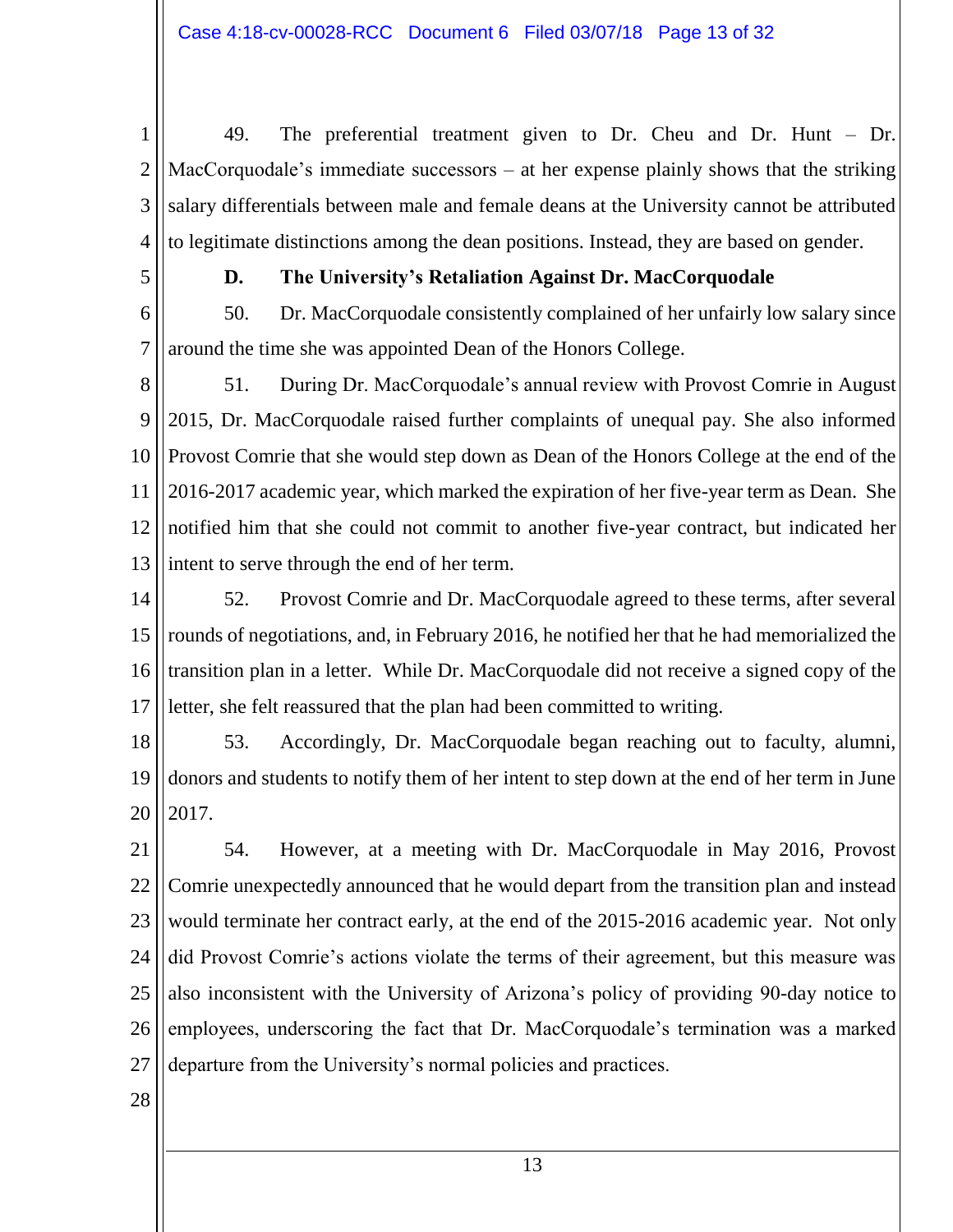1 2 3 4 5 6 7 55. The University's sudden refusal to honor the transition plan it had negotiated with Dr. MacCorquodale placed her in a difficult position, as it forced her to either reveal to faculty, alumni, donors, and students already aware of her departure plans that the University was pushing her out, or to retract her earlier statements without providing an explanation. In either case, Dr. MacCorquodale would have been – and was – subjected to considerable embarrassment and speculation about whether her termination was disciplinary in nature.

8 9 10 11 12 56. Despite the University's unusual action of abruptly terminating her deanship, Dr. MacCorquodale continued to work with Provost Comrie and others to ensure a smooth transition. In August 2016, Provost Comrie and Dr. MacCorquodale reached a new agreement in which she would teach or supervise the internship experience course for Honors students and assist the interim Dean with transition-related activities.

13 14 15 16 17 18 57. Around December 2016, Interim Dean Cheu instructed Dr. MacCorquodale not to supervise internships for Honors students, in violation of the transition agreement she had reached with Provost Comrie. Moreover, Dr. Cheu eliminated her Honors teaching assignment and informed her that she needed to apply in the future to teach specific courses, despite her status as Dean Emerita of the College and longstanding history of teaching Honors courses.

19 20 21 22 23 58. Notably, Provost Comrie failed to intervene on Dr. MacCorquodale's behalf to restore the terms of her transition agreement. In light of her exceptional reputation at the Honors College, Provost Comrie's continued unwillingness to advocate for Dr. MacCorquodale and protect their agreement raises additional concerns about his motivations in terminating her deanship.

24 25 26 27 28 59. Dr. MacCorquodale has experienced severe emotional distress as a result of the University's actions, as the speculation surrounding her departure has impacted negatively her professional reputation and her relationships with countless friends, colleagues, students, and alumni. Moreover, Provost Comrie's failure to address Dr. Cheu's unjustified removal of Dr. MacCorquodale's responsibilities at the Honors College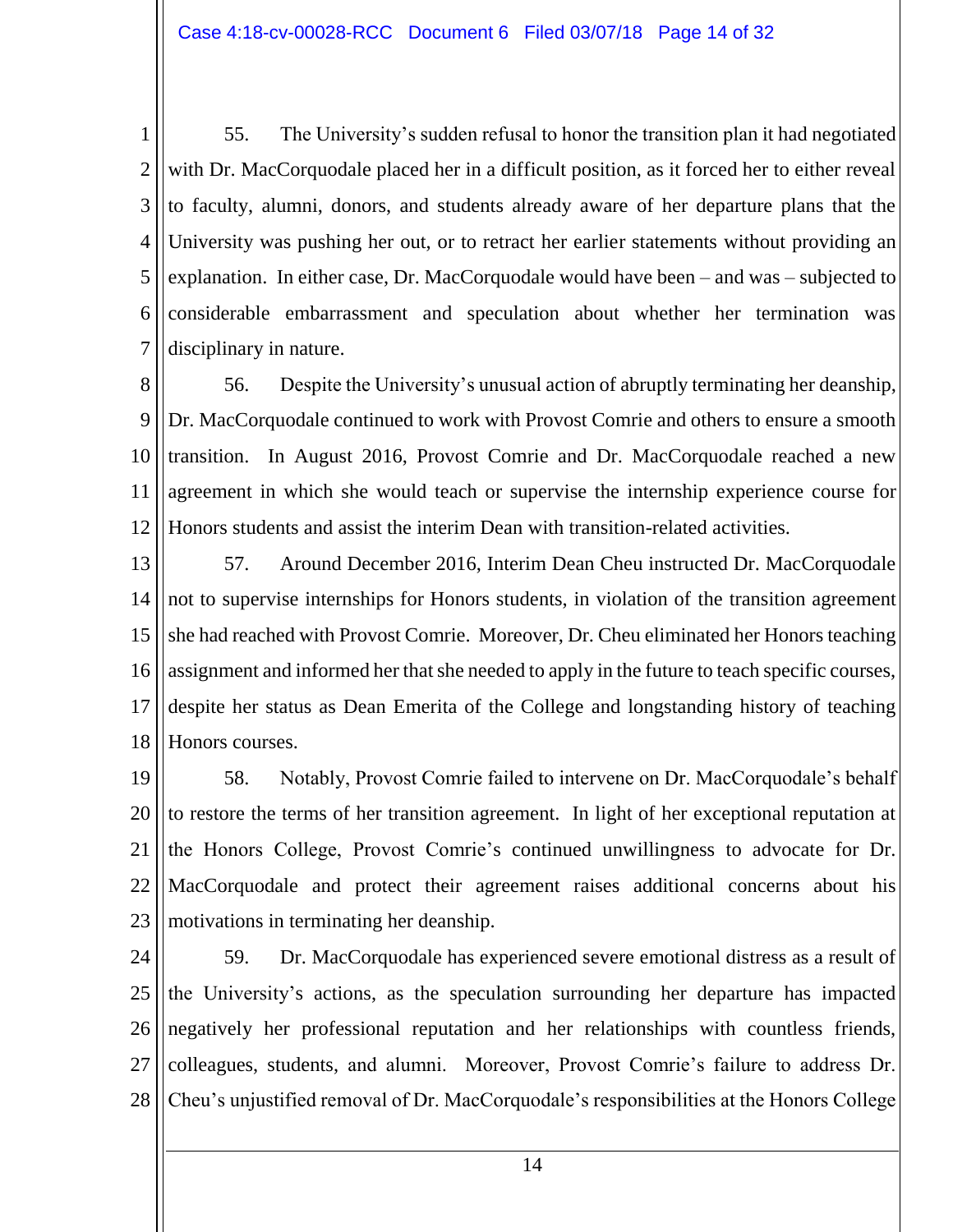1 2 has exacerbated the considerable stress and anxiety she already felt as a result of the sudden end to her affiliation with the Honors College.

3

4 5 6 7 8 9 60. The UA's years of discrimination and retaliation against Dr. MacCorquodale and its failure to address her numerous complaints left Dr. MacCorquodale with no further recourse but to pursue legal action. On January 22, 2018, Dr. MacCorquodale, through her counsel, filed this collective action lawsuit. Almost immediately, high-level administrators at the UA publicly attacked and disparaged Dr. MacCorquodale and attempted to discourage other female administrators from joining this collective action and female faculty members from coming forward with their own complaints.

10 11 12 13 14 15 16 17 18 19 20 61. On January 23, 2018, Lynn Nadel, the male Chair of the Faculty and the Regents' Professor of Psychology and Cognitive Science, sent an email to all faculty members criticizing Dr. MacCorquodale and attempting to deflect from the issues raised in her lawsuit, calling her "a formerly successful administrator who may not be delivering what is needed by the institution now." Dr. Nadel used his official position as Chair of the Faculty to distribute his comments to all faculty on a University-controlled listserv and the University's Faculty Governance website. In addition, Dr. Nadel also sent a letter to the editor of *The Chronicle of Higher Education* in which he stated, "[i]t saddens me that my colleague, Professor MacCorquodale, has chosen to go down this road." Dr. Nadel's conduct sends a message that other women who join this lawsuit or file their own also risk being publicly shamed.

21 22 23 24 25 26 27 62. Allison Vaillancourt, Vice President of Business Affairs and Human Resources at UA, also submitted a letter to the editor of the *Arizona Daily Star*, defending Provost Comrie even though she lacked any knowledge of the facts surrounding Dr. MacCorquodale's complaints. In her letter, VP Vaillancourt claimed that Provost Comrie "took a hard line when he learned that anyone was being mistreated" and had "remarkable integrity," even though Ms. Cervelli had formally complained to VP Vaillancourt about Provost Comrie's mistreatment, as described below. VP Vaillancourt's actions serve to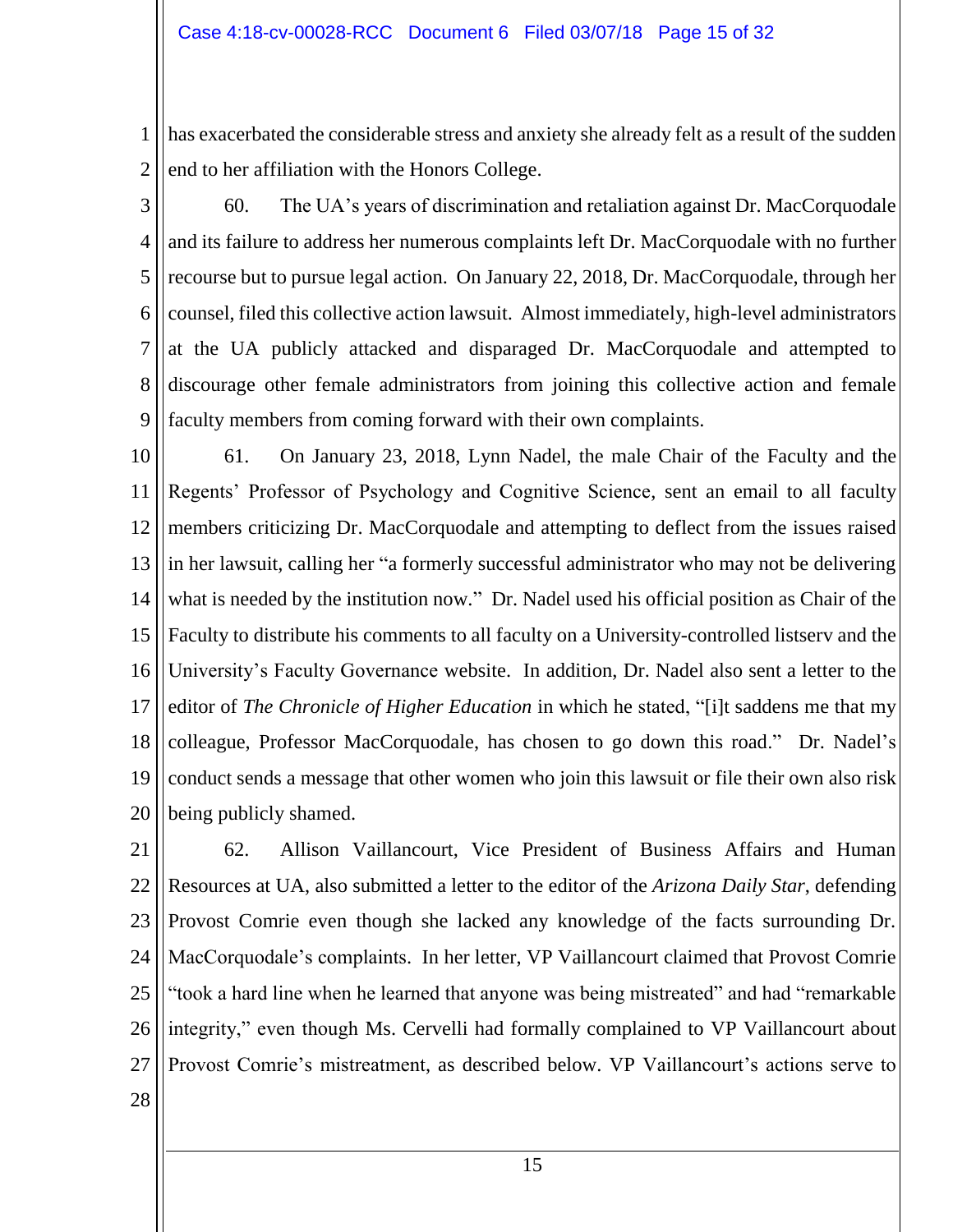1 2 underscore an environment where gender bias and discrimination are not only tolerated, but protected by the UA leadership.

3

## **E. Janice Cervelli**

4 5 6 7 8 9 63. Ms. Cervelli earned a Bachelor of Science in Landscape Architecture from Purdue University's College of Agriculture in 1979 and a Master's in Landscape Architecture from the University of Guelph in 1981. When she joined the University of Arizona as Dean of the College of Architecture, Planning, and Landscape Architecture in 2008, she brought twenty-four years of experience in higher education, including eight as a dean in several large universities.

10 11 12 13 14 15 16 17 18 64. Ms. Cervelli has worked as a landscape architect for nearly forty years and taught Landscape Architecture for thirty-five years at the University of Kentucky, Clemson University, and the University of Arizona. A Fellow of both the American Society of Landscape Architects and the Council of Educators in Landscape Architecture, Ms. Cervelli was also selected as a Fellow by the American Council on Education in 1998, and the Council of Educators in Landscape Architecture recognized her with the Outstanding Administrator Award. Ms. Cervelli has also served as President of the Council of Educators in Landscape Architects, President of the American Society of Landscape Architects, and as Vice President for Education of the Landscape Architecture Foundation.

19 20 21 22 23 24 25 26 27 28 65. Ms. Cervelli has advised numerous U.S. cities on models for growth and served as the chair of the Downtown Tucson Partnership and of Arizona Forward, a statewide environmental advocacy organization. Moreover, she represented former UA President Ann Weaver Hart on the Tucson Regional Economic Opportunities, a major economic development player in Southern Arizona; advised the Mayor of Tucson on reorganizing city planning services to improve transit and infill development throughout the city; and served on the City of Tucson's Main Gate District Urban Overlay Design Review Committee, the City of Tucson's Infill Incentive District Task Force, the City of Tucson's Ronstadt Transit Center Redevelopment Selection Committee, and the Urban Land Institute Implementation Team for Downtown Tucson. In addition, she co-founded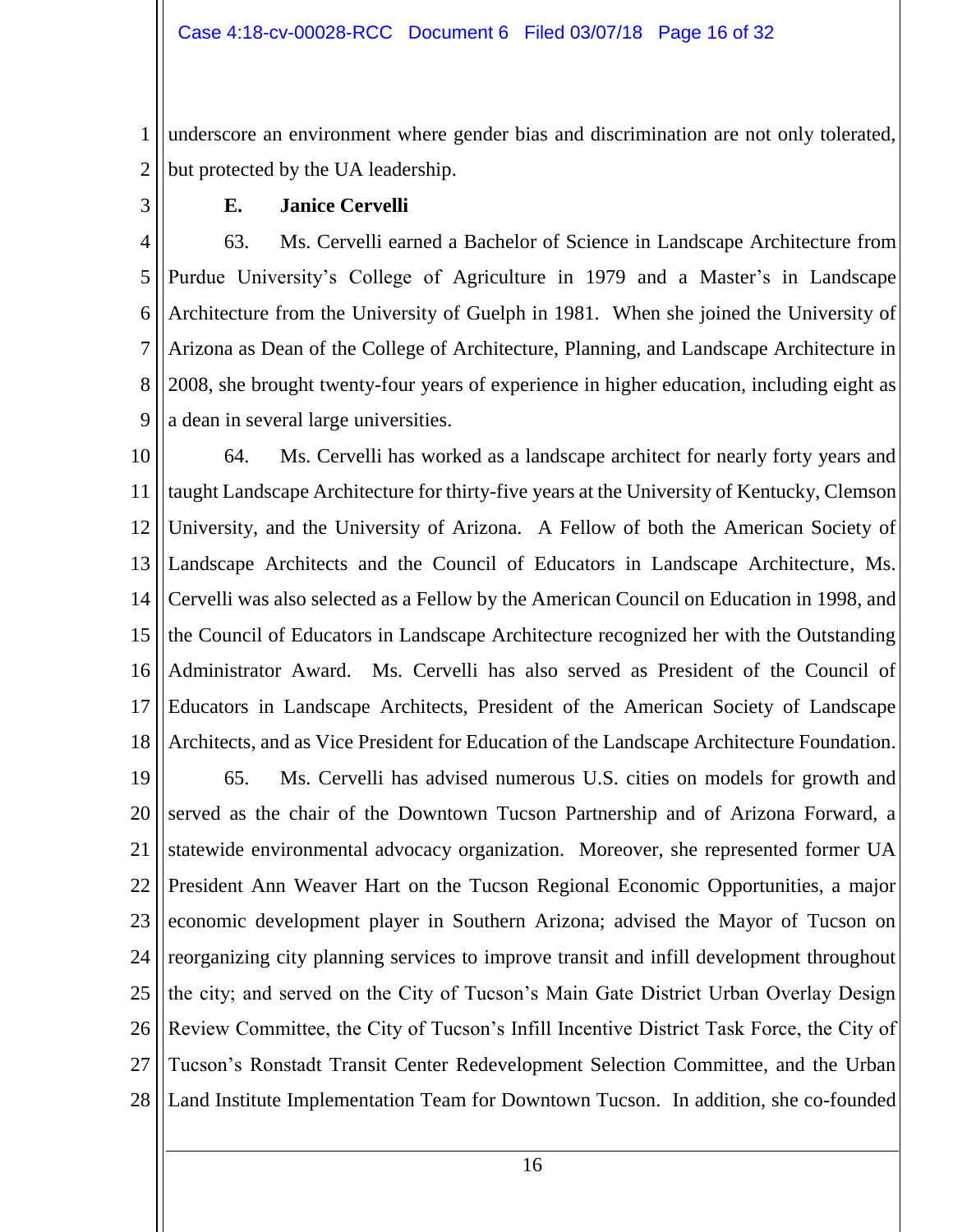1 2 3 4 5 the University of Arizona Institute on Place and Wellbeing, a collaborative research and teaching center between the College of Architecture, Planning, and Landscape Architecture, the Arizona Center for Integrative Medicine, and the College of Medicine, the only institute of its kind in the United States that explores the impact of the physical environment on health and wellbeing.

6 7 8 9 10 11 12 13 14 15 16 66. Ms. Cervelli's service to the University of Arizona was just as remarkable throughout her tenure as Dean of the College of Architecture, Planning, and Landscape Architecture from 2008 until 2016. Under her leadership, the Bachelor of Architecture program was ranked within the top 20 programs in America three times by *Design Intelligence* and *Architectural Record*. Ms. Cervelli also developed and initiated five different degree programs and study abroad programs in Dubai, Oman, Jordan, Chile, and Italy. Moreover, Ms. Cervelli saved the Master of Science in Planning from its planned closure and revived it to the point where it has twice been ranked in the top ten among its peer programs throughout the country. Ms. Cervelli has additionally brought her College its largest financial gifts in its history, totaling over \$4,500,000, and co-founded the UA's first facility in Downtown Tucson, the University of Arizona Downtown.

17 18 19 20 21 22 23 67. Despite her exceptional contributions to the UA and the Tucson community at large, Provost Comrie and ABOR refused to pay Ms. Cervelli fairly in comparison to male deans. Before she left the UA in 2016 as Dean Emerita, she supervised 90 faculty members and staff, managed a multi-million-dollar budget, and oversaw the education of 550 students enrolled in her College. In 2013, Ms. Cervelli was appointed as the Special Assistant to the President for Downtown Initiatives and Regional Planning from 2013 until her departure.

24

#### **F. Ms. Cervelli's Complaints of Pay Discrimination**

25 26 27 28 68. Ms. Cervelli performed at consistently high levels throughout her time at the UA, exceeding expectations and raising the standards for her College and UA deans in general. Even Provost Comrie described Ms. Cervelli as a "strong dean" and praised her for taking a "very sleepy college" and turning it into an "innovative and active college."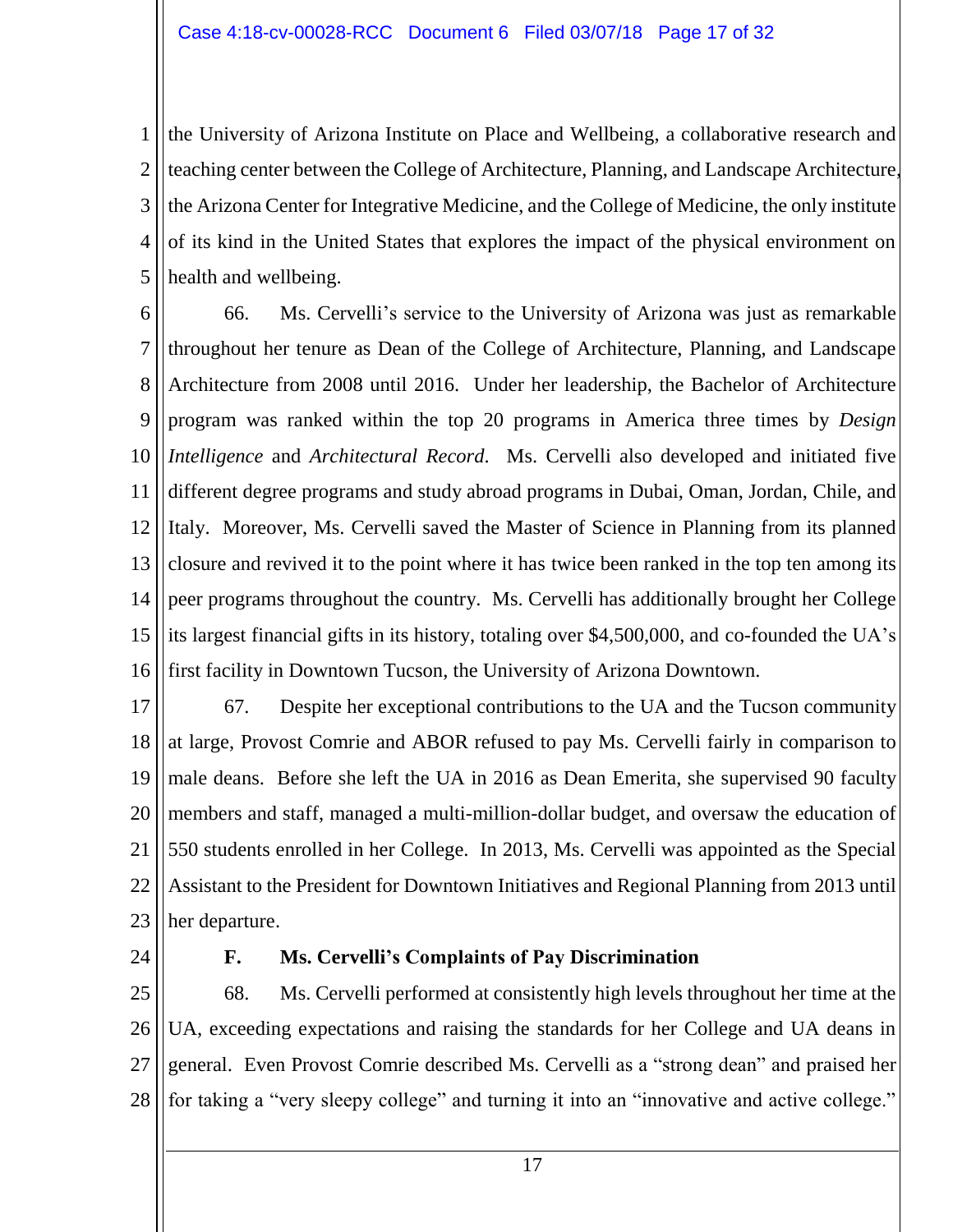1 2 3 4 5 6 7 In fact, he admitted to her that as the first female dean of a College dominated by male faculty and students, Ms. Cervelli faced certain challenges her male predecessors did not, although he took no responsibility as her supervisor for helping her to address those challenges. Ms. Cervelli was also recognized by other deans as a great colleague. Ms. Cervelli was able to grow the acclaim, degree offerings, and prestige of the College of Architecture and Landscape Architecture despite contending with roughly one million dollars in cumulative state budget reductions.

8 9 10 11 12 13 14 15 16 69. During her time as Dean, Ms. Cervelli earned a reputation for taking a strong stance against sexism. After observing the University pay male professors substantially more than female professors of the same rank who had stronger service records when she joined as Dean in 2008, she invested significant time in addressing the gender pay gap within the College of Architecture and Landscape Architecture. Unlike other male deans at the time, Ms. Cervelli thoroughly investigated complaints of pay inequity and often adjusted salaries of female faculty members if needed. Further, Ms. Cervelli took corrective action in response to substantiated complaints of sexual harassment, including terminating non-tenured faculty.

17 18 19 20 21 22 23 24 25 26 27 70. Despite Ms. Cervelli's exemplary performance, Provost Comrie never acknowledged her accomplishments with a merit pay increase. In fact, throughout her eight-year tenure at the UA, Ms. Cervelli never received a single salary increase for her work as Dean. Moreover, Provost Comrie frequently overlooked Ms. Cervelli in favor of male deans when allocating professional opportunities and funding. For example, Provost Comrie never appointed Ms. Cervelli to any additional positions within the Dean's Council nor did he award her College additional operating funds. Provost Comrie also excluded her from special projects he initiated and search committees he convened, opportunities that male deans were routinely offered. Provost Comrie's refusal to support Ms. Cervelli or her College is reflective of his attitude towards female deans and a work environment that hinders women's success and advancement. Nevertheless, Ms. Cervelli consistently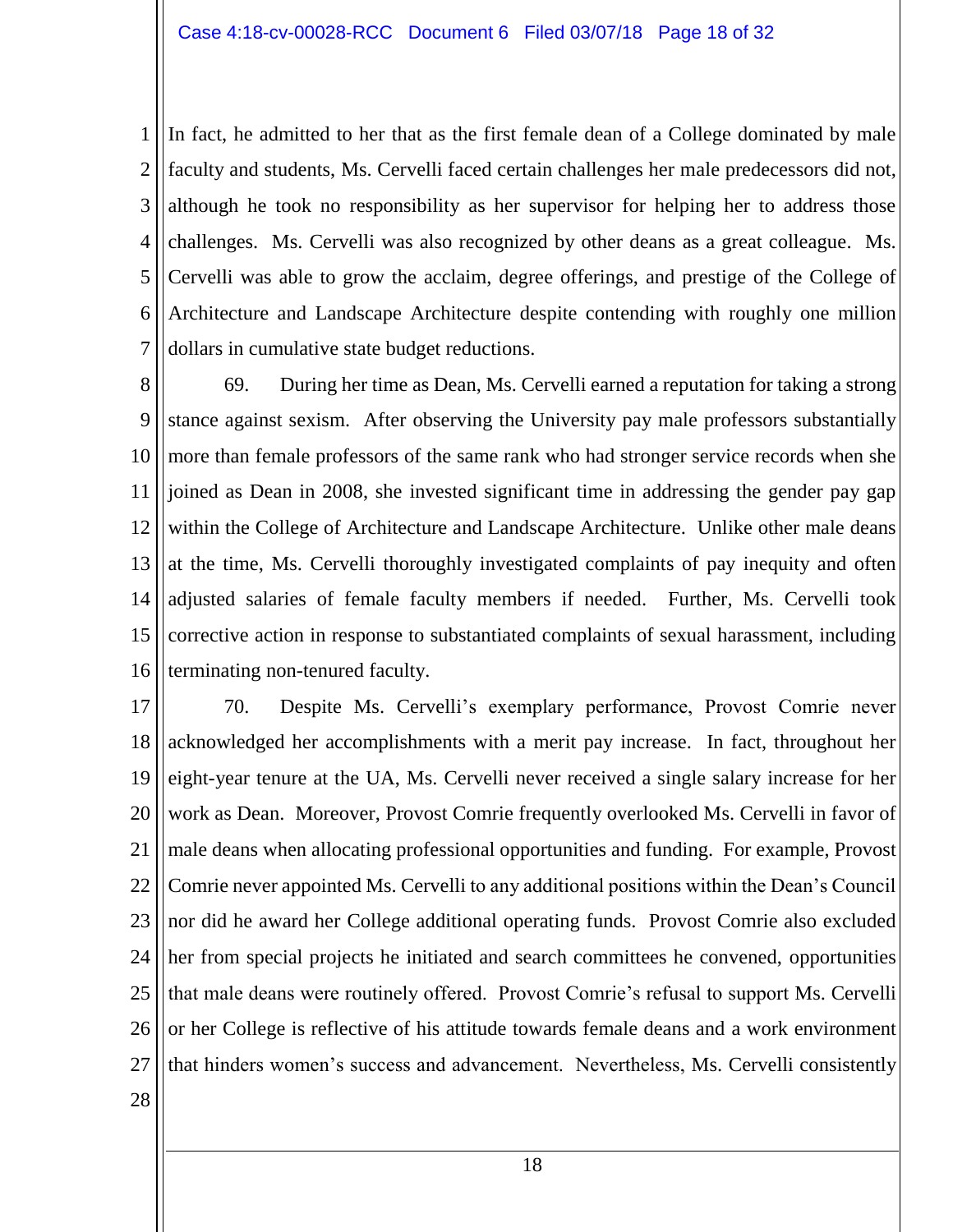1 2 outperformed higher paid male deans who had the benefit of Provost Comrie's favor and support.

3 4 5 6 7 8 9 10 71. In her eight years as Dean, Ms. Cervelli earned \$225,000 every year, excluding her administrative stipend as Special Assistant to the President. In contrast, the average male dean made \$311,404 in 2014-2015 and \$320,212 in 2015-2016. For example, the University paid the male dean of the College of Pharmacy at least \$61,720 more annually and the male dean of the College of Optical Sciences \$87,512 more annually during this period, even though both colleges were of comparable size to Ms. Cervelli's. Compared to the average male dean doing substantially similar work, the UA underpaid Ms. Cervelli by nearly \$135,000 since January 2015 alone.

11 12 13 14 15 16 17 18 19 20 21 22 23 72. Ms. Cervelli repeatedly complained about her underpayment to four different provosts throughout her time at UA. In 2014, after enduring six years of underpayment without salary increases, Ms. Cervelli complained directly to the UA's Vice President of Business Affairs and Human Resources, Allison Vaillancourt. In the context of complaining of Provost Comrie's sexist behavior towards her and other female deans, Ms. Cervelli also explained that Provost Comrie underpaid Ms. Cervelli and hindered her ability to do her job. VP Vaillancourt offered no solutions and instead, asked to report the complaint directly to Provost Comrie – the object of the complaint. VP Vaillancourt assured Ms. Cervelli that she would take measures to ensure that Provost Comrie would not retaliate. However, VP Vaillancourt failed to follow up with Ms. Cervelli about steps she intended to take. In fact, neither Provost Comrie nor VP Vaillancourt ever took action to resolve the issues Ms. Cervelli raised, allowing Provost Comrie to continue his discriminatory behavior, and also to retaliate against her.

24

#### **G. The University's Retaliatory Misconduct Toward Plaintiff Cervelli**

25 26 27 28 73. In response to Ms. Cervelli's complaints of pay disparities and other genderbased discrimination, Provost Comrie increasingly targeted her for retaliatory mistreatment by subjecting Ms. Cervelli's to greater scrutiny than similar male deans. In the spring of 2014, after the five-year review committee concluded with a positive assessment of Ms.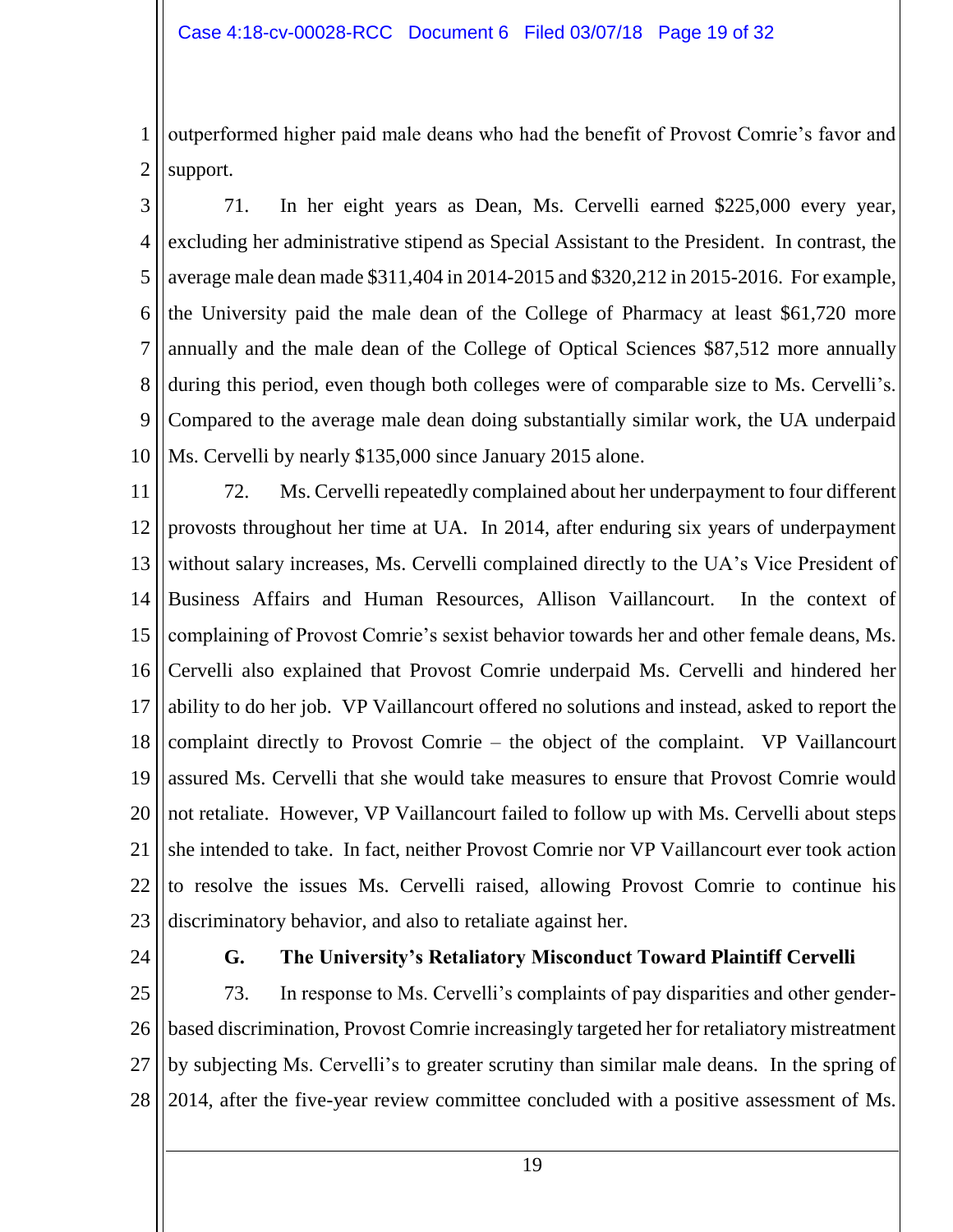1 2 3 4 5 6 7 Cervelli and Provost Comrie reappointing her as dean for another five-year term, Provost Comrie, nevertheless, indicated his intention to conduct another survey of the faculty – an unheard-of action. Provost Comrie also told Ms. Cervelli that he intended to send one of "his people" to her college to gather information about her, but he refused to tell her what kinds of questions this person would ask. To her knowledge, Ms. Cervelli is unaware of any male dean who has been subjected to the threat of an off-cycle review or a secret follow-up by an official from the Provost's Office.

8 9 10 74. Provost Comrie allowed these threats to hang over Ms. Cervelli's head for almost one year until the end of the 2014-2015 academic year. This caused Ms. Cervelli to suffer undue stress and severe anxiety and to develop serious insomnia.

11 12 13 14 15 16 17 18 19 20 21 75. Provost Comrie also publicly withheld his support of Ms. Cervelli during meetings of the faculty of the College of Architecture, Planning, and Landscape Architecture. At the faculty meeting convened to discuss Ms. Cervelli's five-year review, rather than celebrating her accomplishments, Provost Comrie refused to present any of the positive commentary that Ms. Cervelli had received. Provost Comrie's actions signaled a position of no support to the faculty reporting to Ms. Cervelli even though she had an impeccable record of service to the University and a history of strong performance. Moreover, when her five-year review was being performed, Provost Comrie refused to circulate Ms. Cervelli's report of her accomplishments as dean to the college faculty, staff, and students, and dismissed Ms. Cervelli's concerns about such a significant oversight and highly irregular conduct.

22 23 24 25 26 27 28 76. Provost Comrie further retaliated against Ms. Cervelli by withholding funding earmarked for employee raises. In 2015, the University received an additional pool of money specifically dedicated to salary increases. However, as part of his continuing pattern of discrimination and retaliation against Ms. Cervelli, Provost Comrie refused to grant her any raise from this pool. He provided no justification for doing so. To Ms. Cervelli's knowledge, no other eligible UA dean or employee was denied a salary increase from this pool.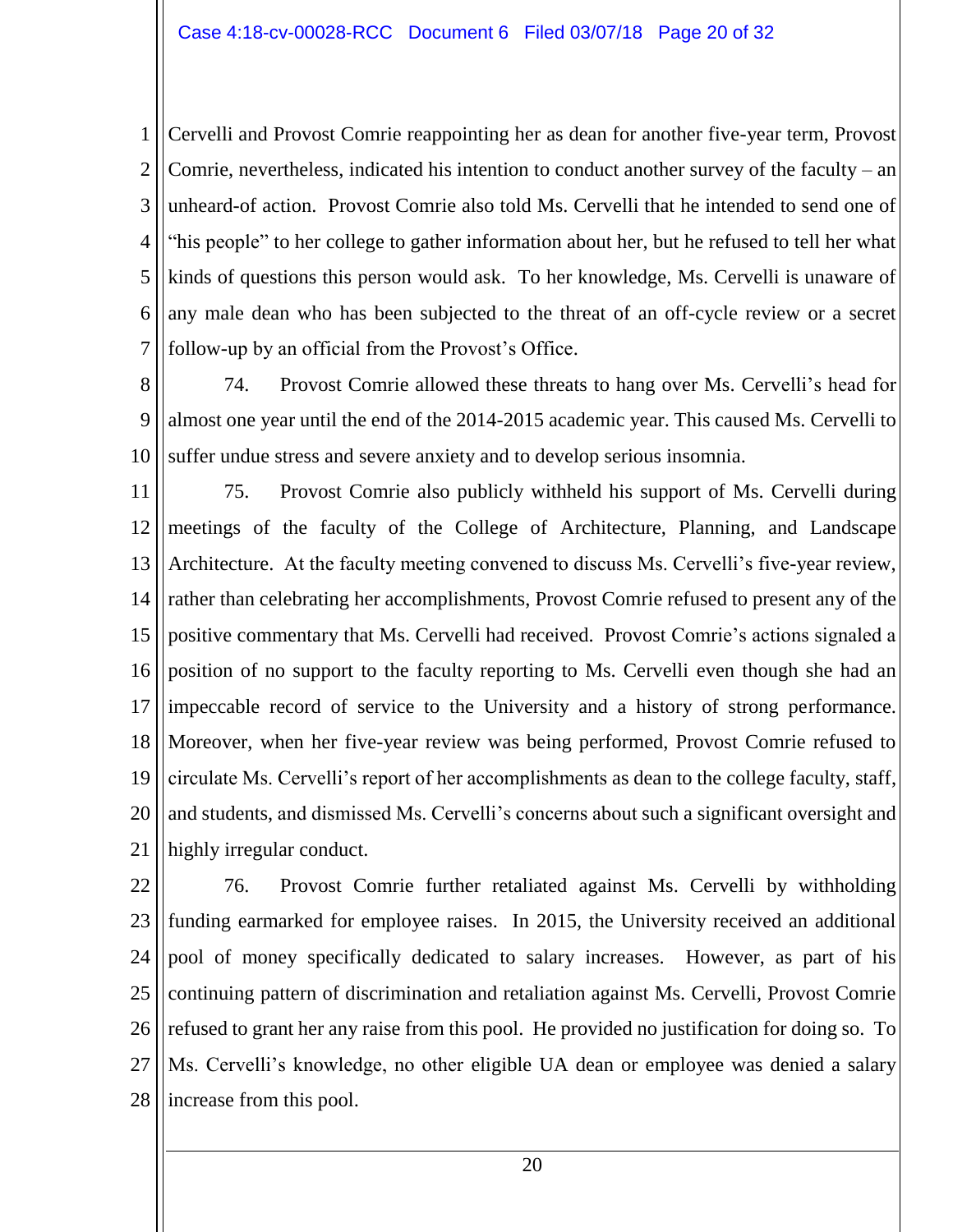1 2 3 4 5 77. Further, Provost Comrie disparaged Ms. Cervelli to her colleagues, including at least one dean, during her last two years with the University. For example, Provost Comrie disparagingly told another female dean, without explanation, that Ms. Cervelli suffered from a "Hillary Clinton complex," echoing derisive comments he had made to Ms. Cervelli herself.

6

#### **H. The University's Pattern of Discrimination Toward Female Deans**

7 8 9 10 11 12 78. Pay discrimination is part of a broader pattern of discrimination against female deans. The Deans' Council, led by the Provost, is primarily composed of men. Among the eighteen academic deans at the University of Arizona, there have been, at most, five female deans, including Dr. MacCorquodale and Ms. Cervelli, within the past three years. For the current 2017-2018 academic year, there are only three female deans, with a fourth serving in an interim capacity.

13 14 15 16 17 18 19 20 21 79. The University's leadership, and Provost Comrie in particular, has perpetuated a culture that marginalizes, demeans, and undervalues women. The University has discriminated against women by allowing its predominantly male leadership to favor men overtly in pay and subjecting women to differential treatment. Unlike the male deans, female deans have been subjected to sexist comments and increased scrutiny over their performance, and their contributions have been consistently overlooked by the Provost. In favoring male deans in the conditions of their employment, the University, and Provost Comrie, in particular has allowed sexism to permeate the workplace to the detriment of the female deans.

22 23 24 25 26 27 80. On numerous occasions, Ms. Cervelli observed Provost Comrie refer to one female dean as "weak" and refuse to provide her with resources and support for her College. His disdainful attitude and dismissive treatment of the female dean allowed male deans to take advantage of her marginalized status. As a result of her consistent mistreatment, this female dean resigned her deanship and remarked that she believed that her College would be treated better by Provost Comrie if she were succeeded by a man.

28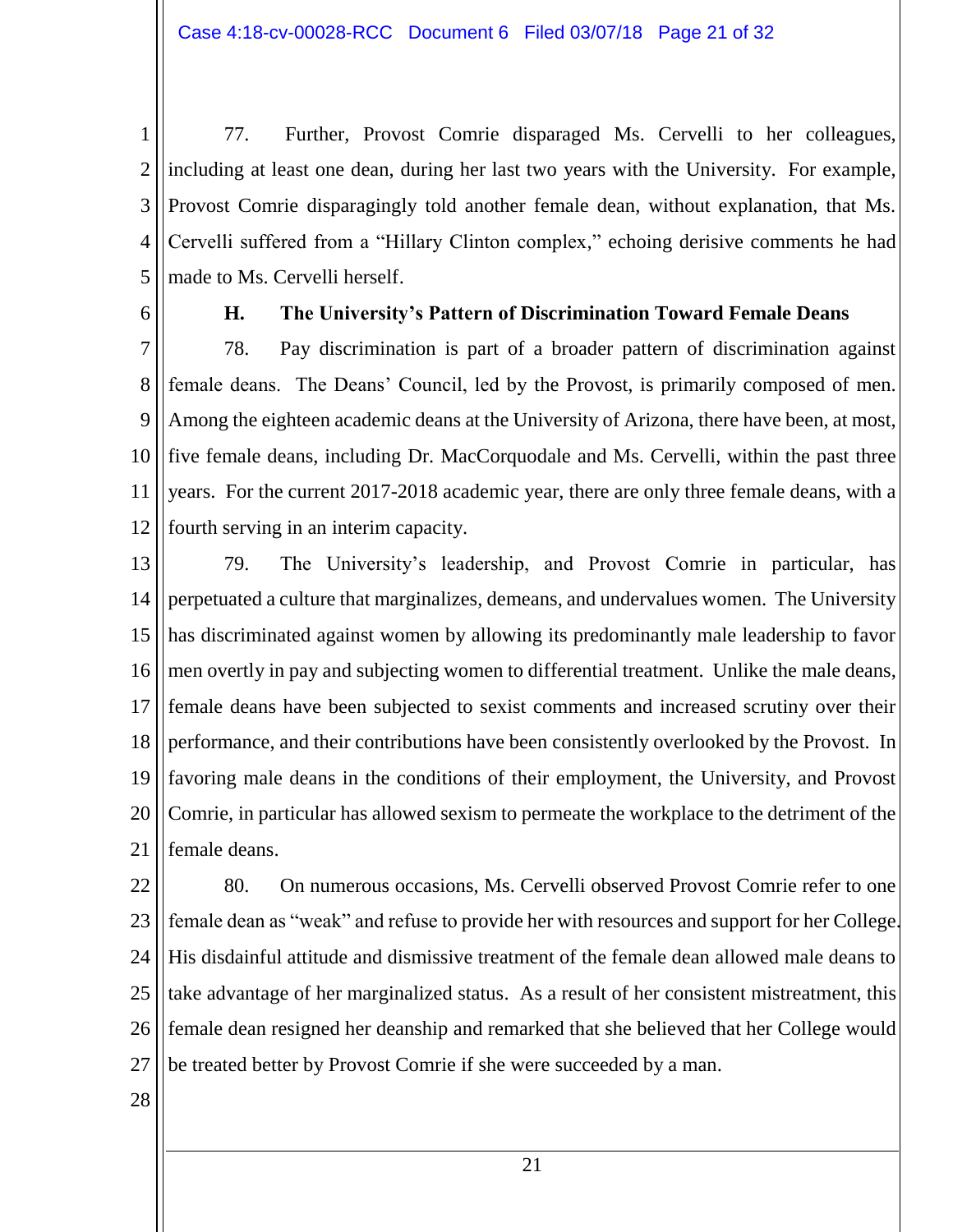1 2 3 4 5 6 81. Upon information and belief, Provost Comrie has a history of making sexist and demeaning comments towards female deans. For example, in a one-on-one meeting with the female dean he considered "weak," Provost Comrie inappropriately criticized her appearance, stating that she should wear skirts more often  $-$  a comment that was wholly irrelevant to her job. In the same meeting, he also told this female dean that Ms. Cervelli had a "Hillary Clinton complex."

7 8 9 10 11 12 13 14 15 16 17 18 19 20 21 22 82. Ms. Cervelli has similarly been subjected to a barrage of sexist behavior from Provost Comrie. While discussing her five-year review, Provost Comrie criticized Ms. Cervelli for her assertive personality and commanding presence, as some comments on her review noted that her "strong" leadership also made her "too vocal" and "too pushy." In the context of attempting to justify his unilateral decision for a second review, he told Ms. Cervelli that she suffered from a "Hillary Clinton complex" and refused to explain further. Provost Comrie then launched into a diatribe against his female colleagues, including the female President of the University, his female subordinate, and another female dean. Specifically, he claimed that President Hart similarly suffered from the "Hillary Clinton complex" and was known to have a "wicked temper." Provost Comrie also commented that it was difficult to work with his Associate Provost, who was a woman, because she was "prickly." Not only did he repeat his criticism about a female dean being "weak," he felt that this justified the restructuring of her College and expressed annoyance that she chose not to wear skirts. At this meeting Provost Comrie did not make similar criticisms of any male University personnel. He also repeated his criticisms of President Hart's "wicked temper" and his Associate Provost's "prickly" manner to Dr. MacCorquodale.

23 24 25 26 27 28 83. Concerned about the blatantly sexist insults and misogynist attitude displayed by Provost Comrie, Ms. Cervelli filed a formal complaint against Provost Comrie with the Vice President of Business Affairs and Human Resources, Allison Vaillancourt, in 2014. Ms. Cervelli reported that Provost Comrie had created a hostile work environment and treated her differently compared to male deans. Ms. Cervelli shared his comment to her about her "Hillary Clinton complex" and his criticisms of President Hart, the female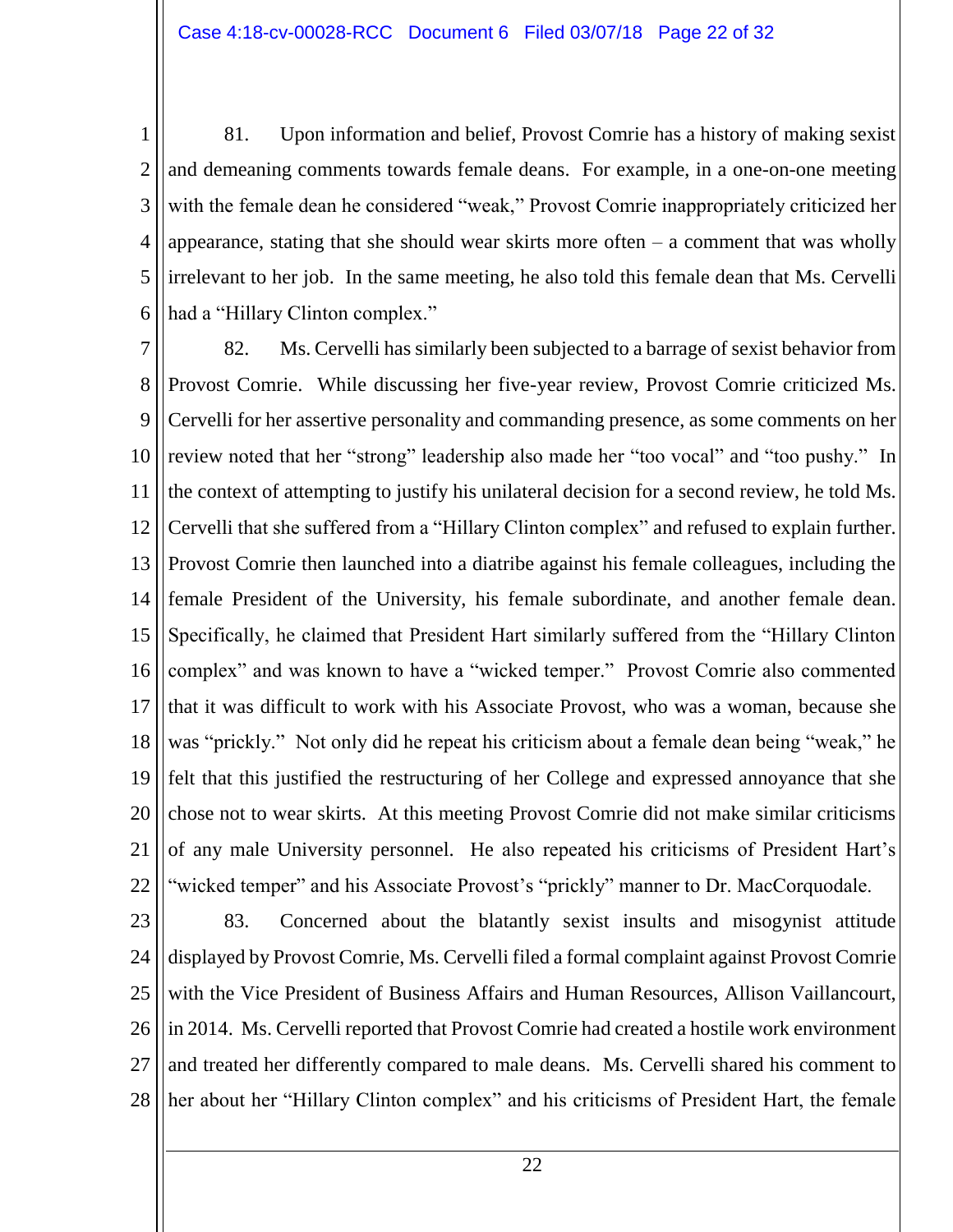1 2 3 4 5 6 Associate Provost, and the female dean. Furthermore, she complained that Provost Comrie deviated from normal practice by demanding a second review immediately after her fiveyear review, which would have undermined her ability to do her job. Ms. Cervelli explained that Provost Comrie subjected her to needless stress. Ms. Cervelli never heard back from VP Vaillancourt about affirmative steps taken to investigate her complaint or address her grievances.

7 8 9 10 11 84. Despite being faced with multiple examples of Provost Comrie's overtly sexist conduct, VP Vaillancourt took no substantive action to address this issue. Instead, she conveyed Ms. Cervelli's concerns directly to Provost Comrie, even though Ms. Cervelli explicitly informed her that she was concerned about retaliation by Provost Comrie. VP Vaillancourt did not make any effort to follow up with Ms. Cervelli.

12 13 14 15 16 17 18 19 20 85. Further, when Ms. Cervelli resigned as Dean in 2016 to accept a job as President of Saint Mary's College, the UA refused to issue a press release, a courtesy commonly extended to departing male deans. For example, when the male dean of the Eller College of Management was selected to be President of the University of Nevada, Las Vegas, the University celebrated his success. Notably, Provost Comrie issued a statement, stating that "[w]e are very proud of and excited for Dr. Jessup. This is a wonderful opportunity for an incredibly competent and innovative leader." The contrast with how the University treated Ms. Cervelli only served to compound the gender bias she was subjected to during her tenure.

21 22 23 24 25 26 27 86. Provost Comrie's bias against female deans was particularly pronounced at meetings of the Deans' Council. Under Provost Comrie's leadership, these meetings were driven primarily by men. Whereas Provost Comrie often solicited the participation of male deans, female deans had to make considerable efforts to participate in discussions. Provost Comrie routinely disregarded the input and contributions of female deans, and only after they were echoed by male deans would he pay any attention. Indeed, the overrepresentation of men in the Deans' Council is the product of continuing systemic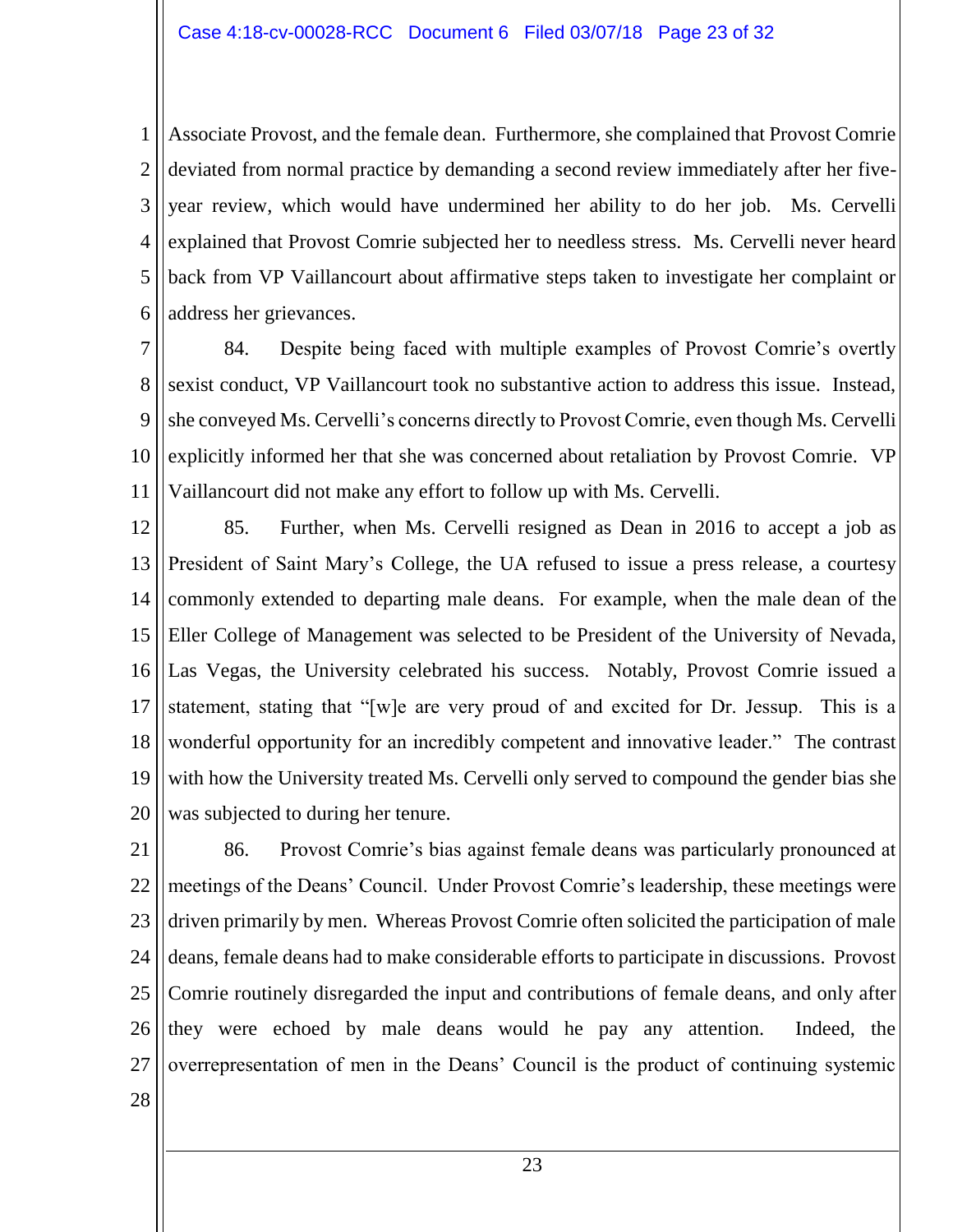1 2 discrimination against female employees, epitomizing and perpetuating an old boys' club atmosphere at the highest levels of the University's academic leadership.

3 4 5 6 7 8 9 10 11 12 87. Provost Comrie's lack of support for female deans served to further undermine their authority and signal to them that they were not equally valued. For example, Provost Comrie refused to intervene when the male Dean of the College of Science and Behavioral Sciences poached a department from a female Dean without her approval. Not only did this drastically reduce the size of her College, but the move also effectively eliminated a major source of funding for her College. Similarly, Provost Comrie's criticism of Ms. Cervelli's "Hillary Clinton complex" and outspokenness had the effect of silencing Ms. Cervelli at meetings of the Deans' Council. Provost Comrie also excluded Dr. MacCorquodale from leadership opportunities across campus, including university initiatives, search committees, and other special projects.

13 14 15 16 17 18 19 88. Provost Comrie's conduct is particularly notable and alarming in light of his near-total control over deans' pay. Provost Comrie's attitude and behavior towards women played a prominent role in his compensation decisions and refusal to make appropriate equity adjustments for women who were underpaid relative to their male peers. Despite knowing about Dr. MacCorquodale's and Ms. Cervelli's complaints of pay inequity and gender discrimination for several years, the University refused to take any action to substantively address their concerns.

20

#### **V. COLLECTIVE ACTION ALLEGATIONS (EQUAL PAY ACT)**

21 22 23 24 25 89. The University has engaged in systemic gender discrimination against its female deans. The University has caused, contributed to, and perpetuated gender-based pay disparities through common policies, practices and procedures, including but not limited to common compensation and performance management policies, and centralized decision-making in the Office of the Provost.

26 27 28 90. Dr. MacCorquodale and Ms. Cervelli re-allege and incorporate by reference each and every allegation in the previous paragraphs alleging common practices and procedures resulting in unequal pay earned by female deans at the UA.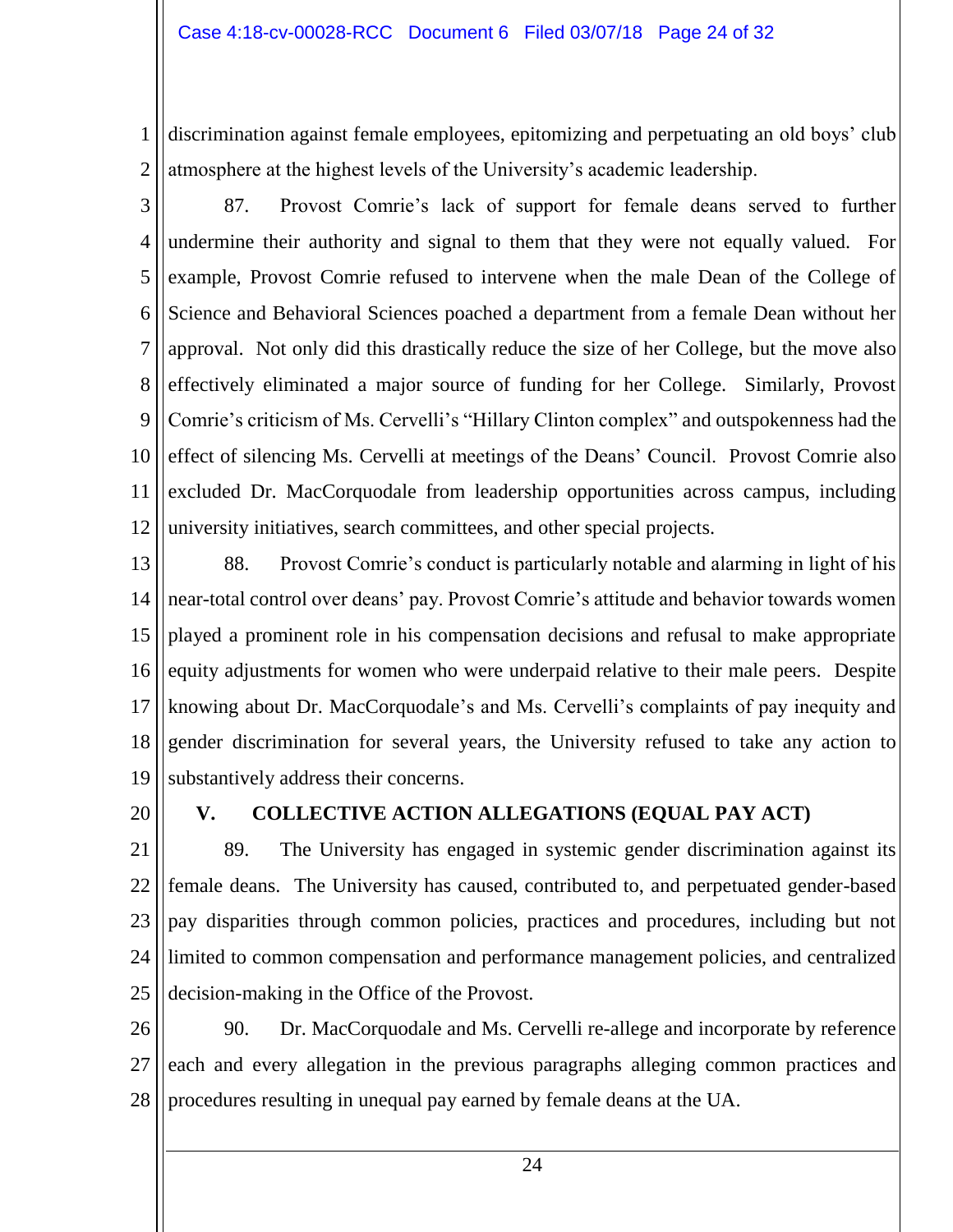1 2 3 4 5 6 91. Dr. MacCorquodale and Ms. Cervelli bring collective claims alleging violations of the EPA, as a collective action pursuant to 20 U.S.C. § 216(b) on behalf of all members of the EPA Collective Action Class. The EPA Collective Action Class consists of all female employees who are or have been employed by Defendant as a dean at the University of Arizona going back three years from the dates they join this action, plus any additional tolling ordered by the Court.<sup>1</sup>

7 8 9 10 92. Dr. MacCorquodale and Ms. Cervelli seek to represent all female deans at the University, and maintains that they were paid less than male deans for performing substantially equivalent work. The systemic gender discrimination described in this Complaint has been, and is, continuing in nature.

- 11 12 13 93. Counts for violation of the EPA may be brought and maintained as an "optin" collective action pursuant to 29 U.S.C § 216(b) because Plaintiffs' claims are similar to the claims of the EPA Collective Action Class.
- 14 15 16 17 18 19 20 94. Dr. MacCorquodale, Ms. Cervelli, and the EPA Collective Action Class are similarly situated under the EPA because they (a) share common job positions and responsibilities and (b) are subject to Defendant's common compensation policies, practices, and procedures and centralized decision-making that resulted in unequal pay based on sex. Because of these common practices, Defendant failed to compensate female deans at a level commensurate with male deans who perform substantially equal work in equivalent job positions.

#### 21 22 23 24 25 26 27 28 **COUNT 1 VIOLATION OF THE FAIR LABOR STANDARDS ACT OF 1938, AS AMENDED BY THE EPA, 29 U.S.C. §§ 206(d), 216(b) DENIAL OF EQUAL PAY FOR EQUAL WORK (On Behalf of Plaintiffs, in Their Individual and Representative Capacities, and the**   $\overline{a}$  $<sup>1</sup>$  The three-year period is based on the FLSA/EPA's three-year statute of limitations for</sup> willful violations, 29 U.S.C. § 255(a).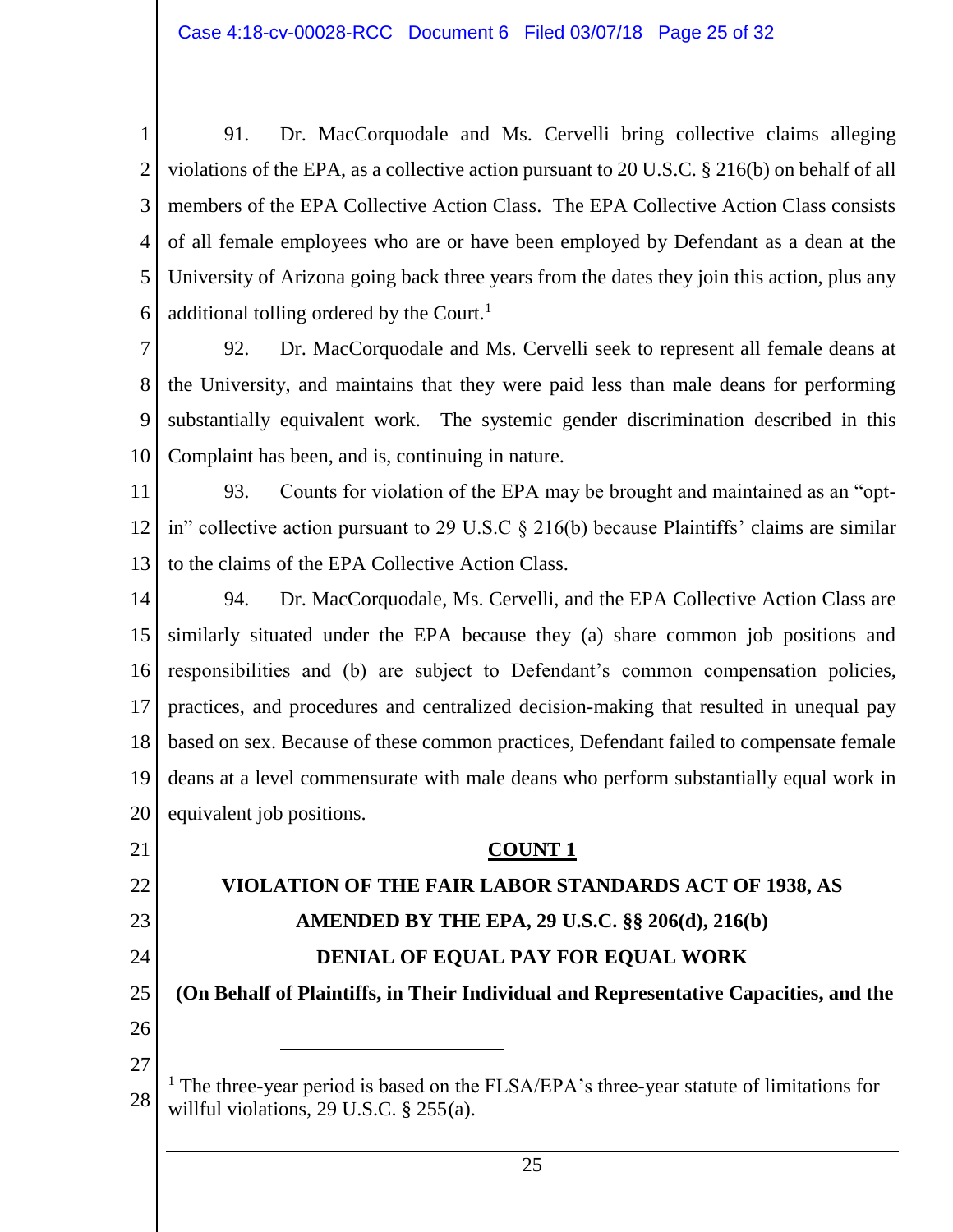1

#### **EPA Collective Action Class)**

2 3 95. Plaintiffs re-allege and incorporate by reference each and every allegation contained in the previous paragraphs of this Complaint as is fully set forth herein.

4 5 96. This Count is brought on behalf of Plaintiffs in their individual and representative capacities, and EPA Collective Action Plaintiffs.

6

7 8 9 10 11 97. Defendant has discriminated against Plaintiffs and the EPA Collective Action Class in violation of the Fair Labor Standards Act of 1938, 29 U.S.C. §§ 206, *et seq*., as amended by the EPA. Defendant has paid Plaintiffs and the EPA Collective Action Class less than similarly-situated male colleagues performing equal work in comparable job positions, which require equal skill, effort, and responsibility and which are performed under similar working conditions.

12

13 98. Defendant subjected Plaintiffs and the EPA Collective Action Class to common discriminatory pay policies and other forms of discrimination affecting pay.

- 14 15 99. The differential in pay between male and female employees was not due to seniority, merit, or quantity or quality of production, but rather was due to gender.
- 16 17 18 19 20 100. Defendant caused, attempted to cause, contributed to, or caused the continuation of the wage rate discrimination based on sex in violation of the EPA. Moreover, the foregoing conduct constitutes a willful violation of the EPA within the meaning of 29 U.S.C. § 255(a). Because Defendant has willfully violated the EPA, a threeyear statute of limitations applies to such violations, pursuant to 29 U.S.C. § 255.

21 22 23 24 101. As a result of Defendant's conduct alleged in this Complaint, Plaintiffs and the EPA Collective Action Class have suffered and will continue to suffer harm, including but not limited to: lost earnings, lost benefits, and other financial loss, as well as noneconomic damages.

25 26 27 28 102. By reason of Defendant's discrimination, Plaintiffs and the EPA Collective Action Class are entitled to all legal and equitable remedies available for violations of the EPA including back pay, liquidated damages, prejudgment interest, attorneys' fees, costs, and other compensation pursuant to 29 U.S.C. § 216(b).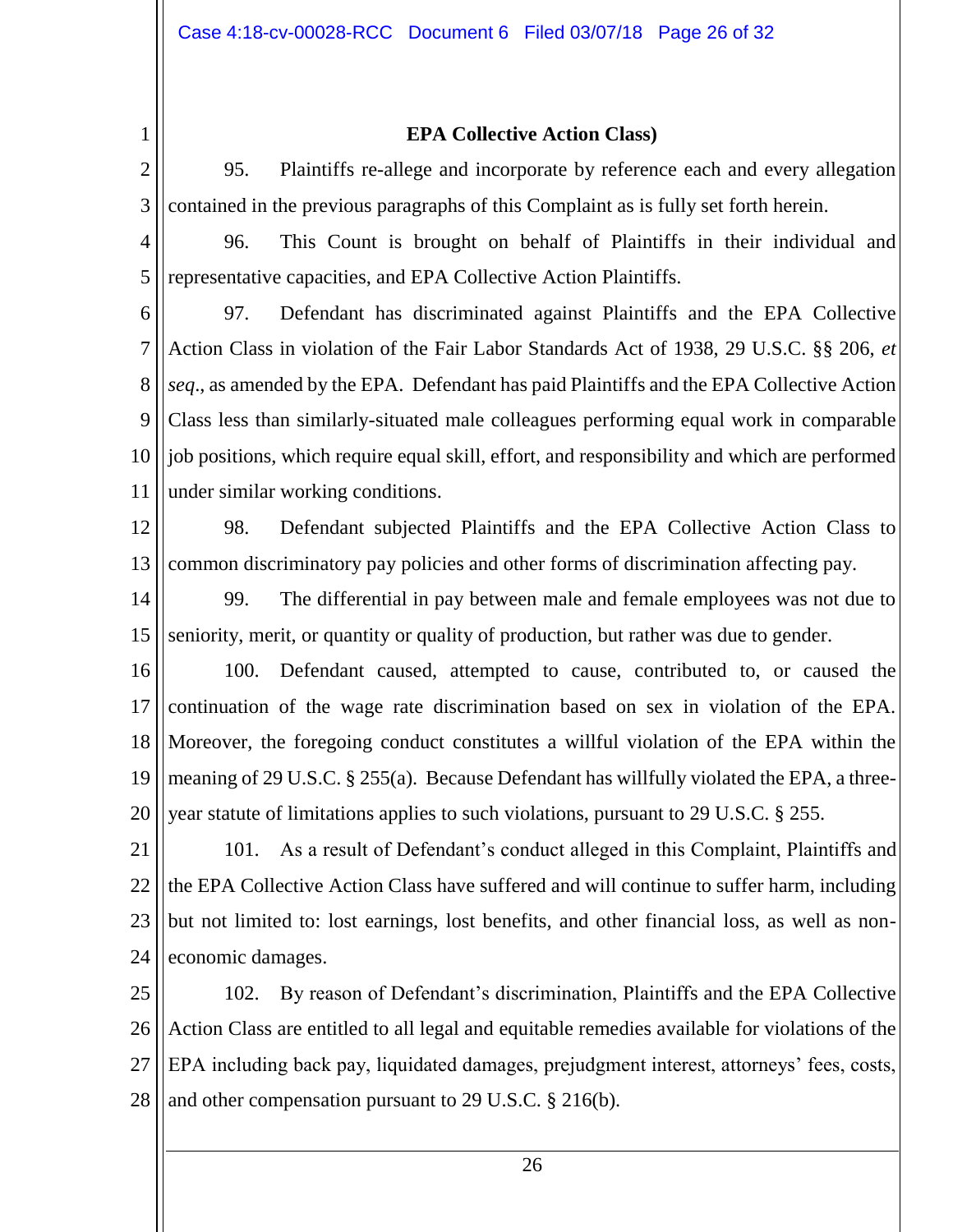1 2 3 4 5 6 7 8 9 10 11 12 13 14 15 16 17 18 19 20 21 22 23 24 25 26 27 28 **COUNT 2 VIOLATION OF THE FAIR LABOR STANDARDS ACT OF 1938, AS AMENDED BY THE EPA, 29 U.S.C. §§ 215(a)(3), 216(b) RETALIATION (On Behalf of Plaintiff MacCorquodale)** 103. Plaintiff MacCorquodale re-alleges and incorporates by reference each and every allegation contained in the previous paragraphs of this complaint 104. Plaintiff MacCorquodale engaged in protected activity under the EPA by complaining to Defendant about gender discrimination in compensation. 105. Because of these complaints, Defendant terminated Plaintiff MacCorquodale's tenure as Dean of the Honors College earlier than the previously agreedupon date for Plaintiff MacCorquodale to step down as Dean. Defendant also engaged in other retaliatory conduct. 106. By reason of Defendant's discrimination, Plaintiff MacCorquodale is entitled to all legal and equitable remedies available for violations of the EPA including back pay, liquidated damages, prejudgment interest, attorneys' fees, costs, and other relief pursuant to 29 U.S.C. § 216(b). **COUNT 3 VIOLATION OF THE FAIR LABOR STANDARDS ACT OF 1938, AS AMENDED BY THE EPA, 29 U.S.C. §§ 215(a)(3), 216(b) RETALIATION (On Behalf of Plaintiff Cervelli)** 107. Plaintiff Cervelli re-alleges and incorporates by reference each and every allegation contained in the previous paragraphs of this complaint 108. Plaintiff Cervelli engaged in protected activity under the EPA by complaining to Defendant about gender discrimination in compensation. 109. Because of these complaints, Defendant engaged in retaliatory misconduct directed at Plaintiff Cervelli. Case 4:18-cv-00028-RCC Document 6 Filed 03/07/18 Page 27 of 32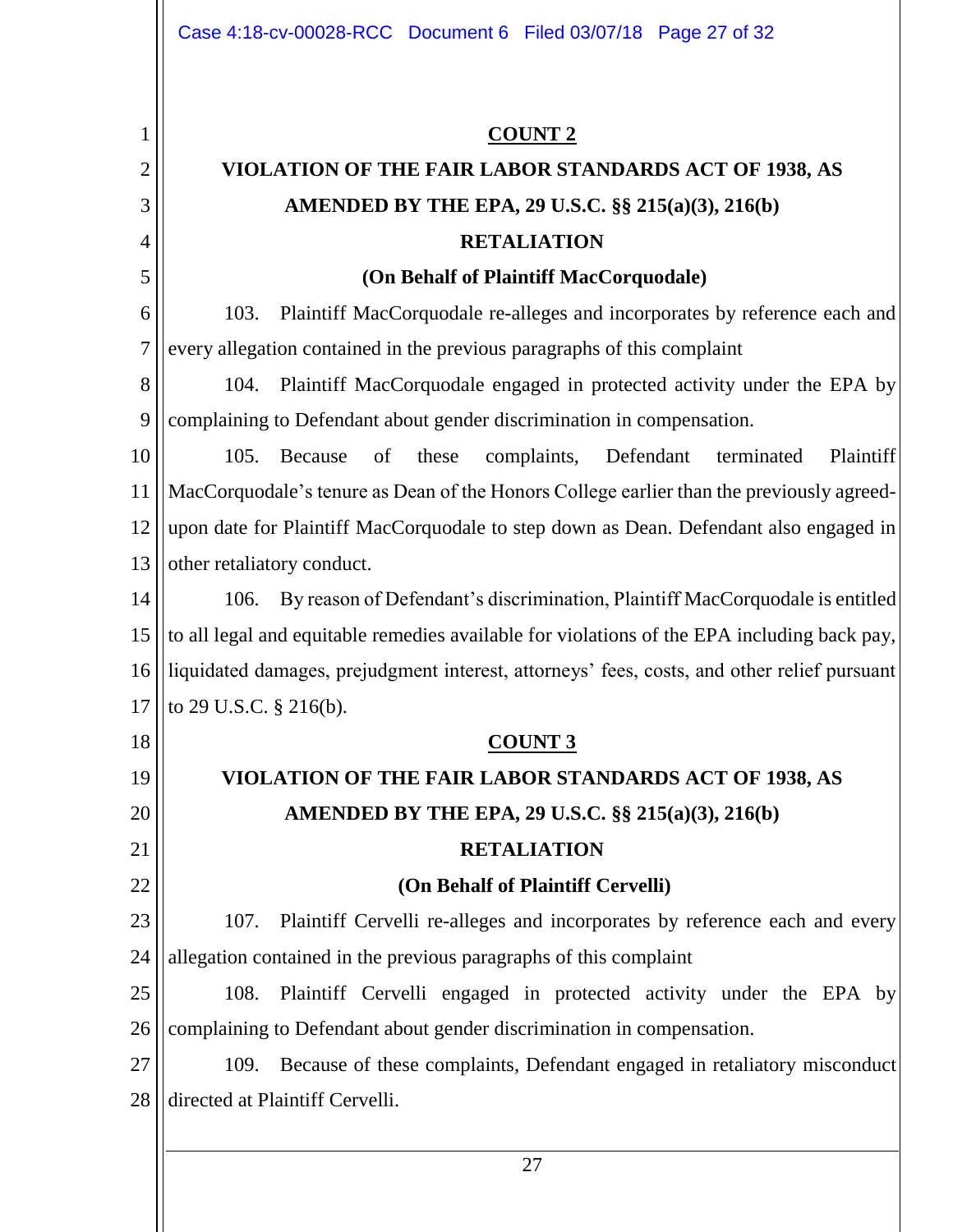1 2 3 4 110. By reason of Defendant's discrimination, Plaintiff Cervelli is entitled to all legal and equitable remedies available for violations of the EPA including back pay, liquidated damages, prejudgment interest, attorneys' fees, costs, and other relief pursuant to 29 U.S.C. § 216(b).

#### 5 6 7 8 9 10 11 12 13 14 15 16 17 18 19 20 21 22 **COUNT 4 VIOLATION OF TITLE VII OF THE CIVIL RIGHTS ACT OF 1964, 42 U.S.C. §§ 2000e,** *et seq.* **GENDER DISCRIMINATION - PAY (On Behalf of Plaintiff MacCorquodale)** 111. Plaintiff MacCorquodale re-alleges and incorporates by reference each and every allegation contained in the previous paragraphs of this complaint 112. Defendant has discriminated against Plaintiff MacCorquodale in violation of Title VII of the Civil Rights Act, 42 U.S.C. §§ 2000e, *et seq*., as amended by the Civil Rights Act of 1991 ("Title VII"), by subjecting her to different treatment on the basis of her gender, particularly by paying her less than her male counterparts. 113. As a result of Defendant's conduct alleged in this Complaint, Plaintiff MacCorquodale has suffered and will continue to suffer harm, including but not limited to: lost earnings, lost benefits, and other financial loss, as well as non-economic damages. 114. By reason of Defendant's discrimination, Plaintiff MacCorquodale is entitled to all legal and equitable remedies available for violations of Title VII, including back pay, compensatory damages, prejudgment interest, attorneys' fees, costs, and other compensation pursuant to 42 U.S.C. § 2000e-5(k).

#### **COUNT 5**

# **VIOLATION OF TITLE VII OF THE CIVIL RIGHTS ACT OF 1964,**

23

24

25

26

27

28

**42 U.S.C. §§ 2000e,** *et seq.*

# **RETALIATION**

# **(On Behalf of Plaintiff MacCorquodale)**

1. Plaintiff MacCorquodale re-alleges and incorporates by reference each and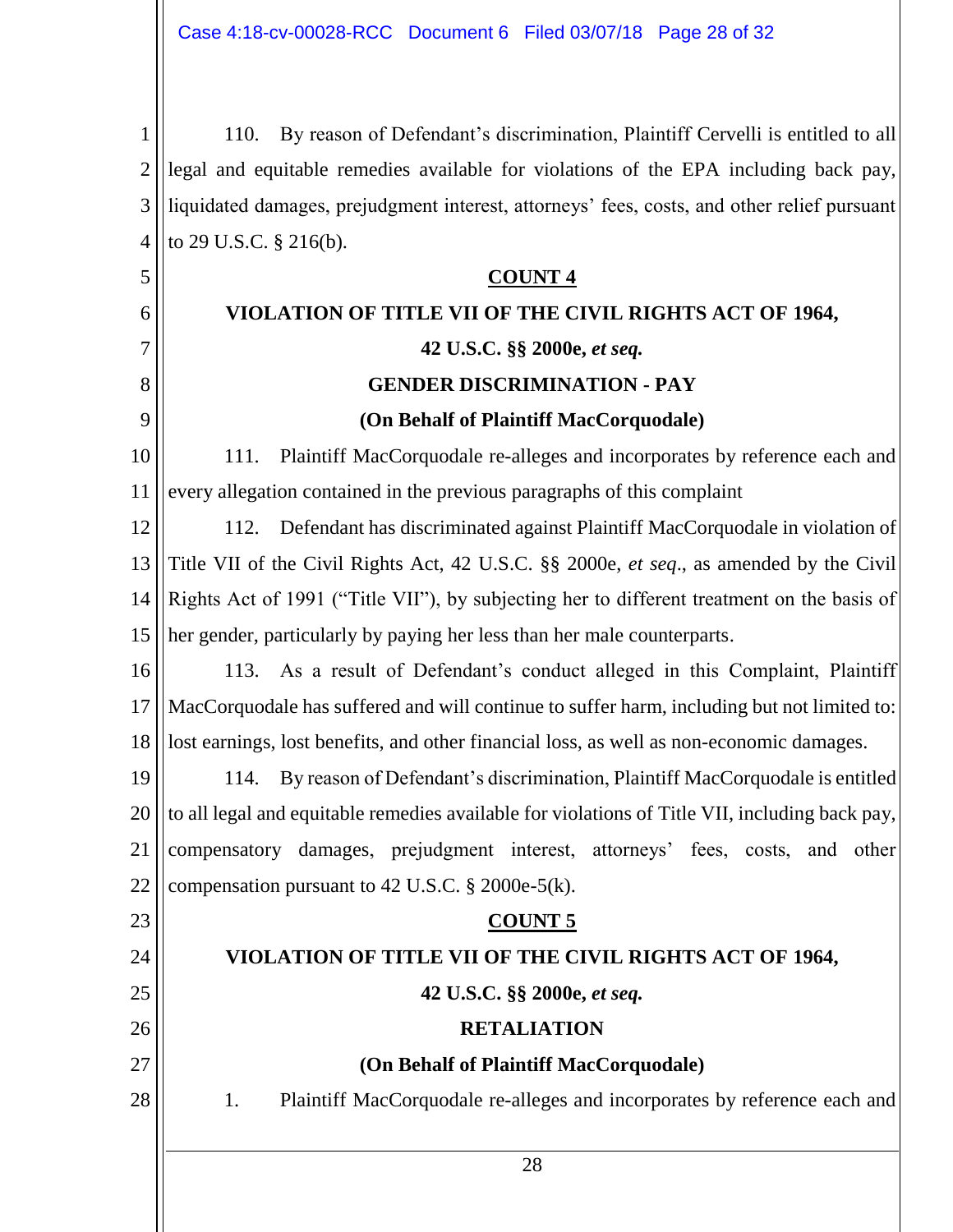1 every allegation contained in the previous paragraphs of this complaint

2 3 4 2. Plaintiff MacCorquodale has engaged in protected activity under Title VII by repeatedly complaining to Defendant about gender discrimination in compensation and other differential treatment.

5 6 7 8 3. Because of these complaints, Defendant terminated Plaintiff MacCorquodale's tenure as Dean of the Honors College earlier than the previously agreedupon date for Plaintiff MacCorquodale to step down as Dean. Defendant also engaged in other retaliatory conduct.

9 10 11 12 4. By reason of Defendant's discrimination, Plaintiff MacCorquodale is entitled to all legal and equitable remedies available for violations of Title VII, including back pay, compensatory damages, prejudgment interest, attorneys' fees, costs, and other compensation pursuant to 42 U.S.C.  $\S$  2000e-5(k).

- 13
- 14

#### **VI. PRAYER FOR RELIEF**

15 16 WHEREFORE, Plaintiffs, on their own behalf and on behalf of the EPA Collective Action Class, pray that this Court:

17 18 19 20 21 22 23 24 25 26 A. Certify the claims in Count 1 as a collective action under the EPA on behalf of Plaintiffs and the EPA Collective Action Class; designate Plaintiffs as representatives of the EPA Collective Action Class; promptly issue notice pursuant to 29 U.S.C. § 216(b) to all similarly situated members of the Collective Action, which (1) apprises them of the pendency of this action and (2) permits them to assert timely EPA claims in this action by filing individual Consent to Join forms pursuant to 29 U.S.C. § 216(b); and toll the statute of limitations on the claims of all members of the Collective from the date the original Complaint was filed until the Collective Action members are provided with reasonable notice of the pendency of this action and a fair opportunity to exercise their right to opt in as Collective Action Plaintiffs;

27 28 B. Declare and adjudge that Defendant's employment policies, practices, and/or procedures challenged herein are illegal and in violation of the rights of Plaintiffs and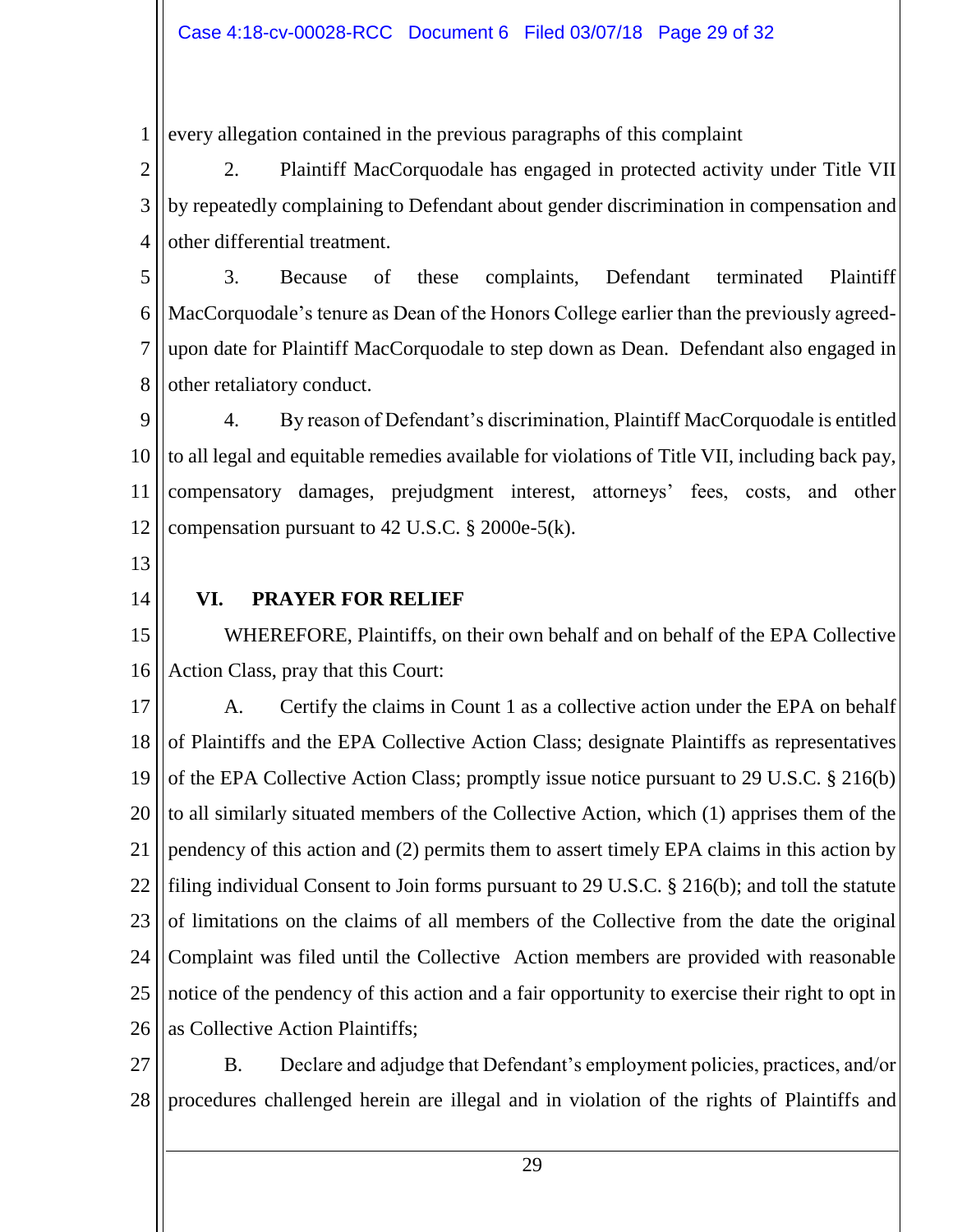1 members of the EPA Collective Action Class;

2 3 4 5 6 7 8 C. Issue an injunction against Defendant and its partners, officers, trustees, owners, employees, agents, attorneys, successors, assigns, representatives, and any and all persons acting in concert with it from engaging in any conduct violating the rights of Plaintiffs, and those similarly situated as secured by the Equal Pay Act, and order such injunctive relief as will prevent Defendant from continuing its discriminatory practices and from engaging in any further unlawful practices, policies, customs, usages, and gender discrimination as set forth herein;

9 10 11 D. Order Defendant to adjust the wage rates and benefits for members of the EPA Collective Action Class to the level that they would be enjoying but for Defendant's discriminatory policies, practices, and/or procedures;

12 13 14 E. Award back pay, front pay, lost benefits, and other damages for lost compensation and job benefits suffered by Plaintiffs and members of the EPA Collective Action Class, in an amount not less than \$1,000,000;

15 16 F. Award compensatory and liquidated damages to Plaintiffs and members of the EPA Collective Action Class, in an amount not less than \$1,000,000;

17 18 19 20 G. Order Defendant to make Plaintiffs and members of the EPA Collective Action Class whole by providing them with any other monetary and affirmative relief, including relief necessary to compensate Plaintiffs for the harm incurred to their reputation and for emotional distress;

21 22 H. Award litigation costs and expenses, including, but not limited to, reasonable attorneys' fees, to Plaintiffs and members of the EPA Collective Action Class;

23 24 I. Award Plaintiffs and members of the EPA Collective Action Class all prejudgment interest and post-judgment interest available under law;

25 26 27 J. Award Plaintiffs and members of the EPA Collective Action Class any other appropriate equitable relief, including equitable relief necessary to repair damage caused by Defendant to Plaintiffs' reputations;

28

K. Order that this Court retain jurisdiction of this action until such time as the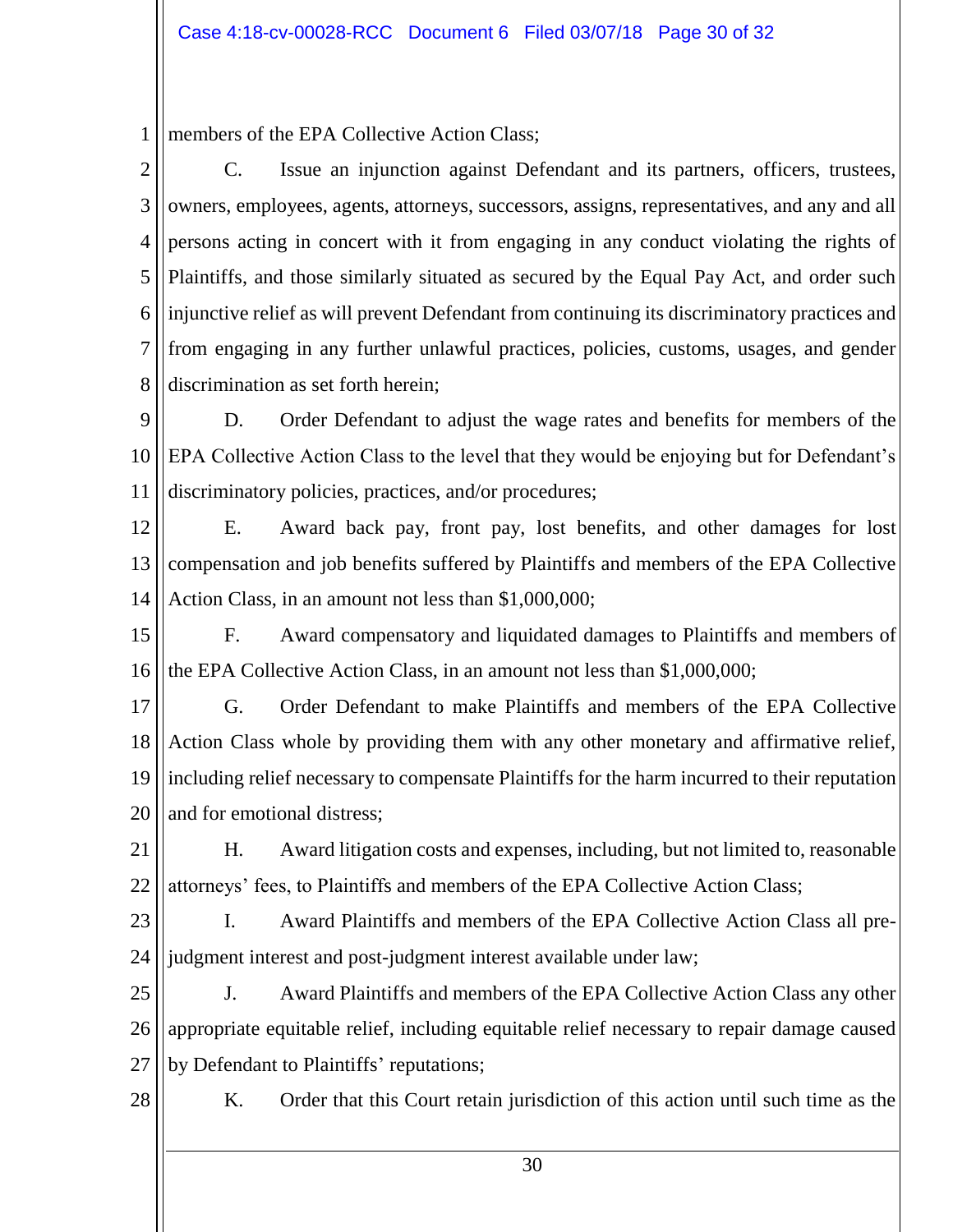| $\mathbf{1}$   |                                                                          |                      | Court is satisfied that the Defendant has remedied the practices complained of herein and |  |
|----------------|--------------------------------------------------------------------------|----------------------|-------------------------------------------------------------------------------------------|--|
| $\overline{2}$ | such practices are determined to be in full compliance with the law; and |                      |                                                                                           |  |
| 3              | L.                                                                       |                      | Award additional and further relief as this Court may deem just and proper.               |  |
| 4              | VII.                                                                     | <b>JURY DEMAND</b>   |                                                                                           |  |
| 5              |                                                                          |                      | Plaintiffs demand a trial by jury on all issues triable of right by jury.                 |  |
| 6              |                                                                          |                      |                                                                                           |  |
| 7              |                                                                          | Dated: March 7, 2018 | Respectfully submitted,                                                                   |  |
| 8              |                                                                          |                      | /s/ James E. Richardson                                                                   |  |
| 9              |                                                                          |                      | James E. Richardson (admitted Pro Hac                                                     |  |
| 10             |                                                                          |                      | Vice)<br>David Sanford (admitted Pro Hac Vice)                                            |  |
| 11             |                                                                          |                      | Andrew Melzer (admitted Pro Hac Vice)<br>SANFORD HEISLER SHARP, LLP                       |  |
| 12             |                                                                          |                      |                                                                                           |  |
| 13             |                                                                          |                      | Merle Joy Turchik (AZ Bar No. 011130)<br>TURCHIK LAW FIRM, P.C.                           |  |
| 14             |                                                                          |                      |                                                                                           |  |
| 15             |                                                                          |                      | Attorneys for Plaintiffs and the EPA<br><b>Collective Action Class</b>                    |  |
| 16             |                                                                          |                      |                                                                                           |  |
| 17             |                                                                          |                      |                                                                                           |  |
| 18<br>19       |                                                                          |                      |                                                                                           |  |
| 20             |                                                                          |                      |                                                                                           |  |
| 21             |                                                                          |                      |                                                                                           |  |
| 22             |                                                                          |                      |                                                                                           |  |
| 23             |                                                                          |                      |                                                                                           |  |
| 24             |                                                                          |                      |                                                                                           |  |
| 25             |                                                                          |                      |                                                                                           |  |
| 26             |                                                                          |                      |                                                                                           |  |
| 27             |                                                                          |                      |                                                                                           |  |
| 28             |                                                                          |                      |                                                                                           |  |
|                |                                                                          |                      |                                                                                           |  |
|                | 31                                                                       |                      |                                                                                           |  |
|                |                                                                          |                      |                                                                                           |  |